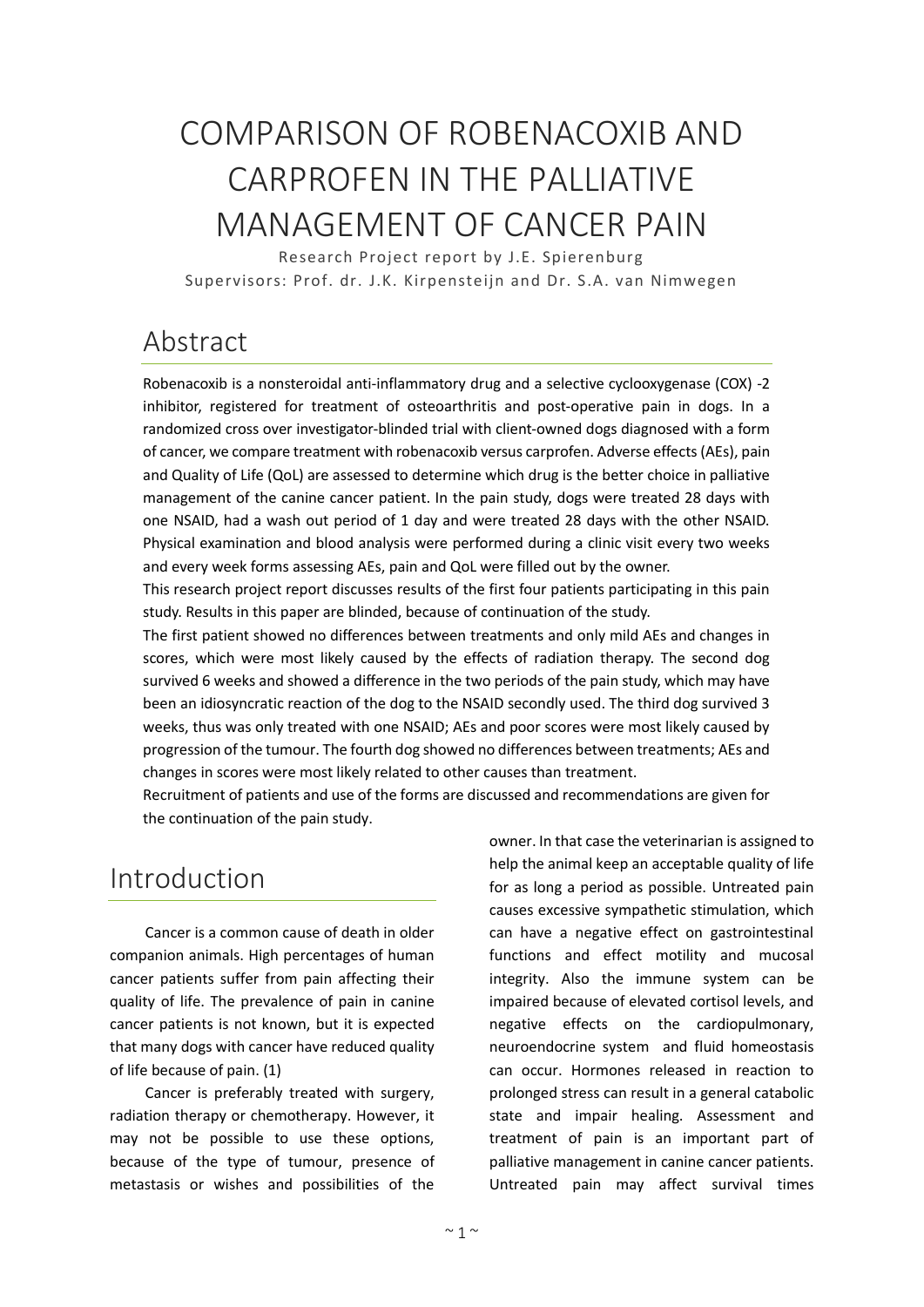negatively. Terminal patients may not receive satisfactory treatment of pain, because of difficulties to asses pain, or because of fear for adverse effects when using analgesics. (1, 2)

Nonsteroidial anti-inflammatory drugs (NSAIDs) are often used in human and veterinary medicine, because of their analgesic, antiinflammatory and antipyretic properties. They inhibit cyclooxygenase (COX), which oxidizes arachidonic acid to prostaglandins and thromboxane. There are two isoforms of COX: COX-1 and COX-2. COX-1 maintains physiological functions like production of gastric mucus and regulation of renal blood flow. COX-2 is induced at places of tissue damage or inflammation. Prostaglandins that are formed work as inflammation mediators and amplify nociceptive input and its transmission to the spinal cord. Thus COX-2 is thought to be responsible for pain after injury. Adverse effects of NSAIDs, involving gastrointestinal ulceration, bleeding disorders and renotoxity, are attributed to the inhibition of COX-1. This finding had leaded to development of selective COX-2 inhibitors: NSAIDs of the coxib class. The hypothesis was that selective COX-2 inhibitors would have the same efficacy as nonselective NSAIDs without the adverse effects. Although it is now recognised that COX-2 also is expressed constitutively in several tissues, so specific COX-2 inhibitors will not be free of adverse effects, data still indicates that they cause less gastrointestinal ulceration than nonselective NSAIDs. (3-5)

Hepatic adverse effects secondary to treatment with NSAIDs are most likely to be an idiosyncratic reaction to a specific drug, than hepatic toxicity of the NSAID itself. Pre-existing liver disease may be exacerbated by the use of NSAIDs. (6, 7)

Luna et al. (2007) compared treatment with different NSAIDs during 90 days with placebo. Carprofen was found to have less AE's than the other NSAIDs tested. Carprofen was given at therapeutic dosage (4mg/kg/day). Bleeding times at 30 and 90 days were significantly higher than baseline, but this was found to be clinically relevant. At 90 days, 3 of 6 dogs were found to

have occult blood in faeces and 1 dog had gastric lesions, which was significantly more than dogs receiving placebo. (8)

Robenacoxib is a selective COX-2 inhibitor, developed for use in veterinarian medicine, registered for treatment of osteoarthritis and post-operative pain in dogs. King et al. (2010) found that robenacoxib had highest selectivity for inhibition of COX-2 versus COX-1 of NSAIDs tested. Robenacoxib was found to be much more selective than carprofen.(9) In rats, robenacoxib (specific COX-2 inhibitor) was as efficacious in reducing pain, inflammation and fever as diclofenac (non-selective NSAID), but had significant less gastrointestinal ulceration. (4) In a canine model of synovitis, robenacoxib was found to have a dose-related inhibition of COX-2 and no inhibition of COX-1, was significantly superior to placebo and non-inferior to treatment with meloxicam. (5)

King et al. (2011) studied safety of robenacoxib by treating healthy beagle dogs with placebo or 10-40 mg/kg robenacoxib once daily for one month (study 1); or placebo or 2-10 mg/kg robenacoxib once daily for six months (study 2). Dosages used were several times higher than therapeutic dosages. This study found no significant differences between placebo or therapy in frequency of AE's, blood analysis variables or findings at post-mortem examination. Bleeding times from dogs treated with robenacoxib in study 2 were not significantly different from dogs receiving placebo. There was no evidence for toxicity for the gastro-intestinal tract, liver or kidneys. Robenacoxib was found to have an excellent safety profile in healthy beagle dogs. (10)

Edamura et al. (2012) compared robenacoxib with carprofen for the treatment of osteoarthritis in the dog. Dogs treated with robenacoxib and carprofen had significantly better functional disability scores than they had before treatment. Robenacoxib scored better than carprofen numerically, but difference was not significant. Tolerability was good for both Robenacoxib and carprofen. (11)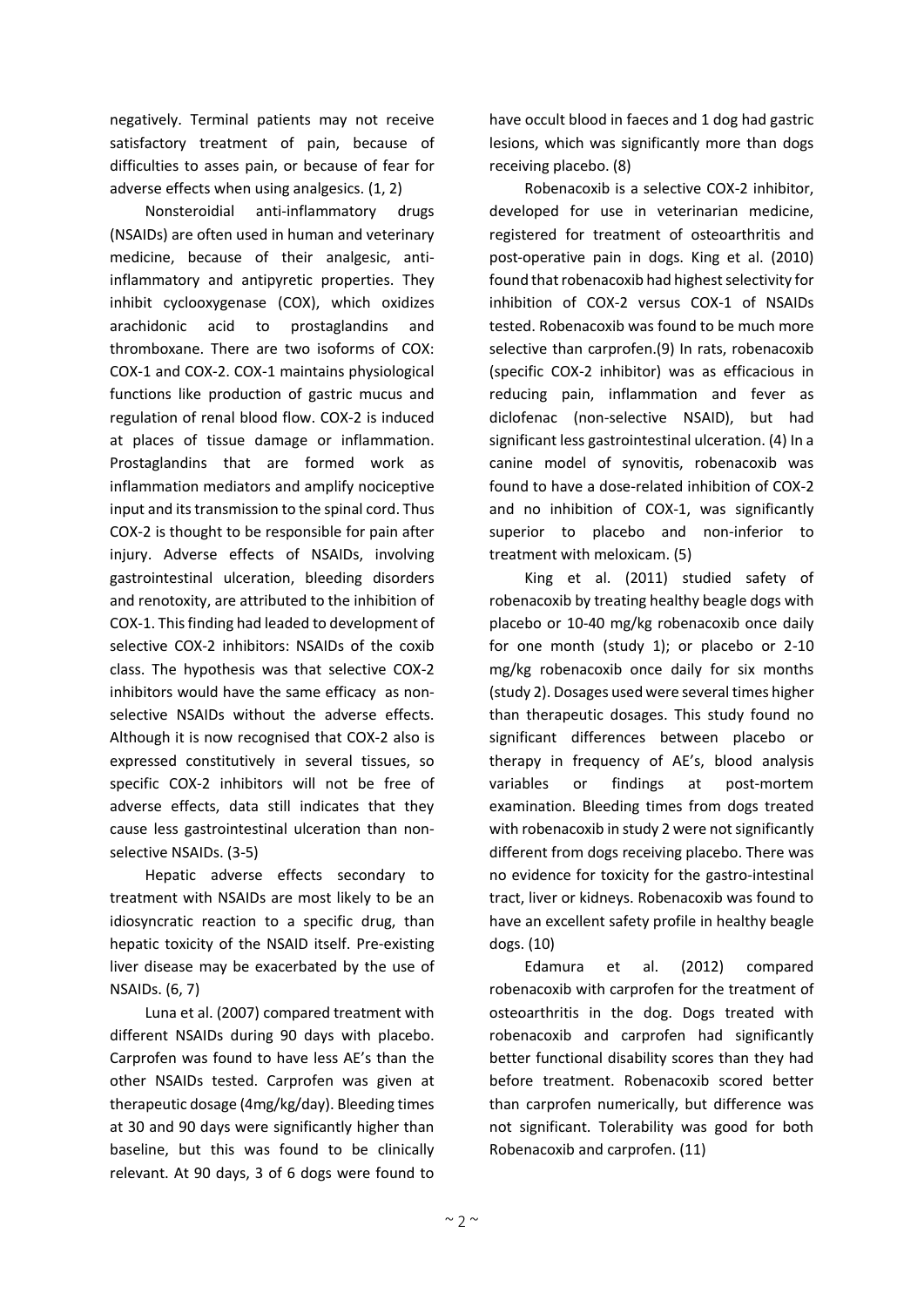Reymond et al. (2012) found that treatment of osteoarthritis with robenacoxib was noninferior in efficacy and tolerability to treatment with carprofen. No difference was found in the frequencies of adverse effects occurring. Adverse effects that were observed were observed in 46% of robenacoxib group and 52% of carprofen group and consisted mostly of mild adverse effects affecting the gastro-intestinal tract. (7)

Gruet et al. (2011) found that treatment with robenacoxib of postoperative pain and inflammation in dogs undergoing orthopaedic surgery was non-inferior in efficacy and tolerability to treatment with meloxicam. Only mild adverse effects were found during the study, mostly affecting the gastro-intestinal tract, with no significant difference between treatments and which were not necessarily related to treatment. (12)

In this pain study, we compare robenacoxib, a NSAID in the coxib group, with carprofen, a nonselective NSAID in the palliative management of dogs with cancer. We investigate differences between both NSAIDs in efficacy in improving quality of life and in causing adverse effects. Our aim is to determine which drug is the better choice in palliative management of the canine cancer patient.

The hypothesis for the pain study is: Canine cancer patients that receive robenacoxib as a palliative treatment, have significantly lesser scores on adverse effects and significantly better scores for pain and quality of life than dogs treated with carprofen.

This paper will discuss results of the first four patients participating in the pain study. Results are still blinded in this paper, as the key for blinding could not be broken yet, because of continuation of the study. The recruitment of patients and use of the forms will be discussed and recommendations are given for the continuation of the study. Information and recommendations for a new research project student are annexed, in Dutch.

# Materials & Methods

This study is a randomized cross over investigator-blinded trial with client-owned dogs diagnosed with a form of cancer. Dogs entered the study according to inclusion-/ exclusion criteria. Inclusion criteria were: Dogs with a primary diagnosis of cancer, confirmed by FNAB or biopsy, who were expected to survive for at least 6 months. Exclusion criteria were: Concomitantly usage of other NSAIDs, corticosteroids or potentially nephrotoxic medication, severe organ failure, cardiac-, hepatic-, renal- or gastro-intestinal disease, blood dyscrasias, mast cell tumour, concurrent radiation- or chemo therapy, pregnant females and hypersensitivity to any of the excipients.

New patients were recruited by checking clinic appointments at the University Clinic for Companion Animals in Utrecht, especially from the surgery and oncology department and searching in our digital patients system for terminal cancer patients. Veterinarians from the clinic were asked to watch out for patients that would be able to enter the study. Veterinarian practices in and around Utrecht received a letter with information about the study and the request to contact the research team if they would have a patient that would be willing to join the study.

When dogs with cancer that would not receive other treatment were found, owners were given verbal and written information about the study and asked if they would be willing to participate.

Selected dogs were checked for metastases at the first examination by thoracic radiograph, abdominal ultrasound or CT scan. If dogs were found to have metastases, during treatment period radiographs or ultrasound were repeated to check growth. This was performed in the middle of the treatment period or on other clinic visits, upon exacerbation of clinical symptoms.

Before the study, the selected dogs were randomly selected into two groups. Dogs were treated for a period of 57 days, from which they were treated 28 days with one product, had a wash out period of 1 day and were treated 28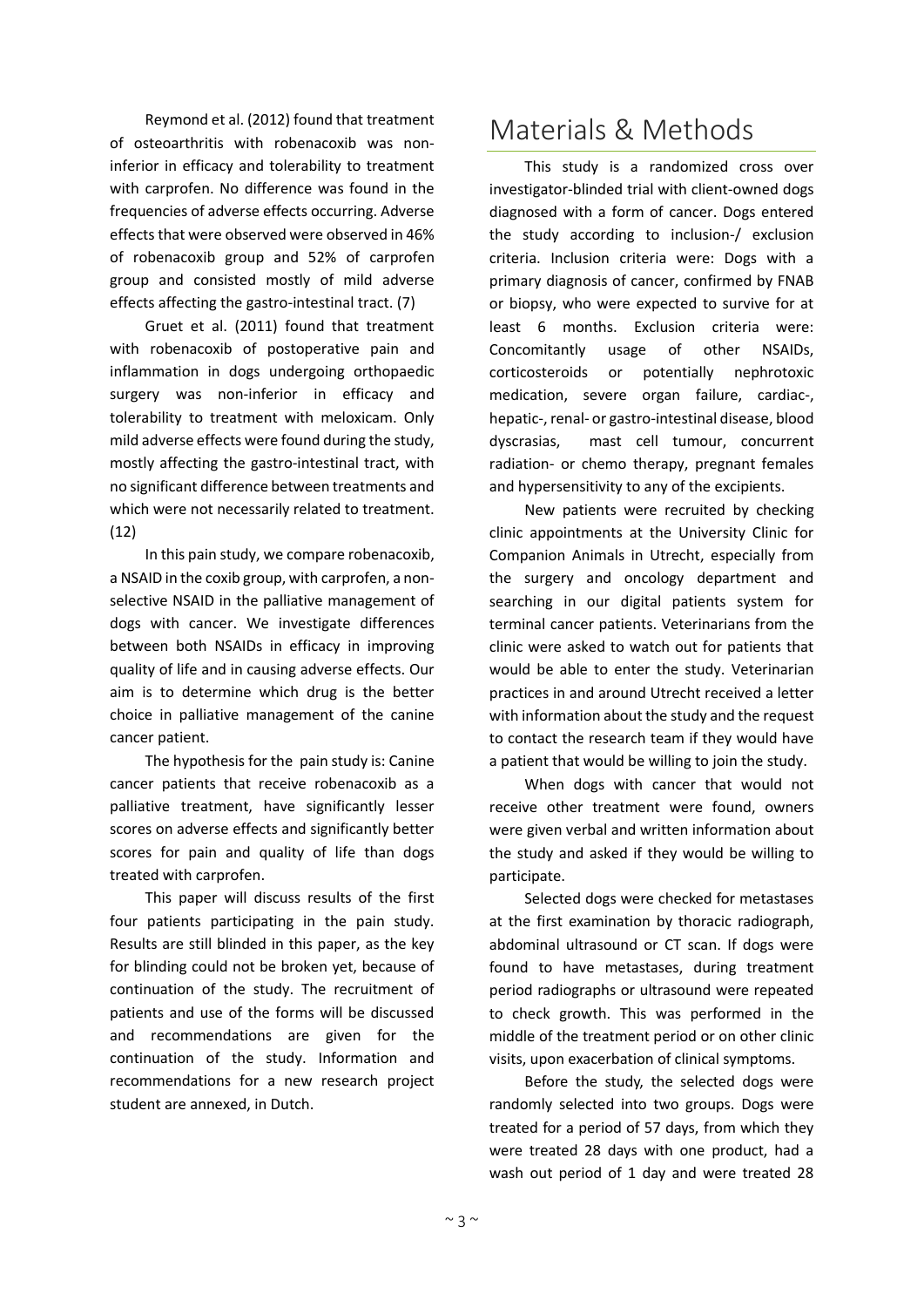days with the second product. One group started treatment with robenacoxib, 1mg/kg 2dd and switched to carprofen, 2 mg/kg 2dd. The other group started with carprofen and switched to Robenacoxib. All drugs were prepared and delivered to the client by our pharmacy. Owners were instructed not to discuss the product, appearance or packaging with the investigator.

Throughout the study, several forms were used to score the quality of life and to register the observed adverse events. We applied the Glasgow Pain Score forms, both the short (Pain) and the long (Quality of Life; QoL) version, to score the quality of life of the dogs participating in this study. For registration and interpretation of observed adverse events (AEs), the VCOG-CTCAE v1.1 form (13) was adapted so it could be used for this study. For every AE the following details were described: duration, clinical signs, severity, outcome, causality assessment, action(s) taken and their outcome. In case of death or very severe AEs, further examination would have been required (pathology, histology). Next to the AE form, which was filled in weekly, a daily AE form was developed for the owner, so they could note any AE directly and to help them remembering all AE occurring that week when filling out the weekly AE form.

During the treatment period, every dog was physically examined five times: at the start of the treatment period (day 0), at day 14, day 28, day 42 and day 57 of the treatment period. These examinations were performed by a veterinarian or a veterinary student.

When owners agreed to enter the study, they signed a Compliance Statement and a letter was send to their own veterinarian to inform about participation of the dog in the study. The forms AE, Pain and QoL were filled out together with the owner. This was done by reading the questions with all the answers to the owner and asking them which answer they would choose. The owner was asked to confirm all the questions and answers were clear. At the first visit, the owner received a folder with a letter with information about the study and contact information and at least two sets of forms, consisting of a daily AE form, AE form, Pain and QoL. The owner was asked to fill out any AE on the daily AE form. Also every week (day 7, 14, 21, 28, 35, 42, 49 and 57), they were asked to fill out the AE, Pain and QoL form. Every week the dog was not visiting the clinic, the owner was called to check how the dog was doing, if AE's were noted and if they had any difficulties filling out the forms. Every two weeks, the dog visited the clinic.

During the clinic visits, history was taken (first visit), physical examination was performed and the tumour measured. Blood analysis was performed and consisted of haematocrit, leucocytes differentiation, thrombocytes, creatinine, uric acids, total protein, ALT, ALP, bile acids, bilirubin, cholesterol, triglycerides, calcium, phosphate, sodium and potassium.

Scoring of AE was done according to the VCOG-CTCAE v1.1 form (13). With the adaptation of the form, score 0 was added for no AE in that category and score 5 (death) was left out. Pain was scored from 0 to 24, with 0 for no pain. QoL was scored 1-5 for each question, with 110 as maximum score for QoL.

| Day | History |   | Physical examination* Tumour measurement | Pain form | QoL form     | AE form |
|-----|---------|---|------------------------------------------|-----------|--------------|---------|
| 0   | Χ       |   | х                                        | Χ         | X            |         |
|     |         |   |                                          | x         | х            |         |
| 14  |         | ↗ | ∧                                        |           | ↗            |         |
| 21  |         |   |                                          | v         | v            |         |
| 28  |         | Χ | х                                        | Χ         | Χ            |         |
| 35  |         |   |                                          |           | х            |         |
| 42  |         | ⋏ | х                                        | х         | Χ            |         |
| 49  |         |   |                                          | v         | $\checkmark$ |         |
| 57  |         |   |                                          |           |              |         |

#### Table 1: Overview of examinations and forms during study

\*Physical examination: includes blood analysis and during the first time FNAB of the tumour and metastases check.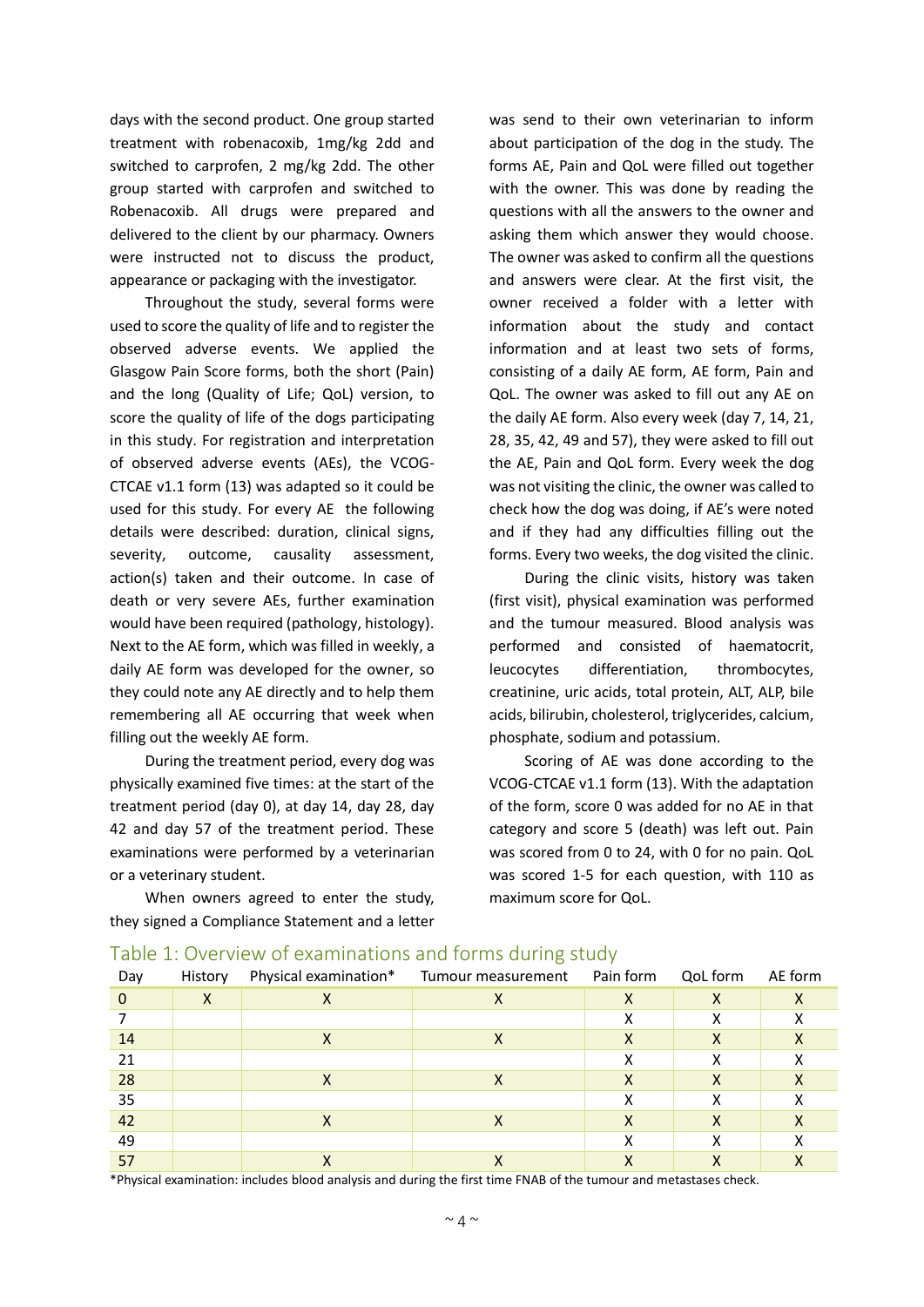## Results

During the period of May – October 2013, 4 dogs could be recruited and participated in the study. Most of the dogs with cancer visiting the clinic are referred for specialist treatment like surgery, radiation therapy or chemotherapy, so they could not participate because of concurrent treatments. Palliative care for cancer patients is mostly done by a primary veterinarian, but we did not receive reaction of any the veterinary practices that had received an information letter. A couple of veterinarians from those practices that had personal contact with the research team promised to watch for patients, but unfortunately no patients were found.

Patients also were not able to enter the study because of the exclusion criteria, especially because mast cell tumours were not allowed. Other patients received corticosteroids or tramadol and were unable to switch to NSAIDs. Some owners were unwilling to participate because they thought it would be too heavy a burden for the dog to visit the clinic every two weeks and also to take blood samples every visit, others thought the medication to be too heavy a burden for the dog. Some owners were not convinced their dog was in pain and therefore not willing to give him painkillers. One owner resigned after intake, because the dog would be hypersensitive for NSAIDs.

The owners that entered the study were motivated to do everything for their dog they could. Distance was not a problem, owners were motivated to visit the clinic every two weeks, also if that would take some time and driving.

Owners were able to fill in the right forms at the right times. They did not think it was difficult

to fill them in. Sometimes they found it difficult to choose between two options, then they wrote remarks under the question. Remarks were taken into account with recording of AE and with the scoring of QoL and Pain.

Scores for QoL and Pain did not always match with clinical signs found at clinic visits, especially for some owners.

### First patient

The first patient that entered the pain study was a female neutered Welsh Springer Spaniel of 10 years old. She had a very rapid growing lump on her tarsus since 4 months. Histologic examination showed a rhabdomyosarcoom grade III. She was referred to the University Clinic for Companion Animals in Utrecht and a CT-scan was performed to investigate invasiveness of the tumour and check for metastases. No metastases were found and except for the tumour and being a bit more lethargic for some time, the dog was healthy. As the tumour was too big for complete surgical resection, it was decided to treat it with combination therapy of Holmium therapy, then chirurgic marginal resection and afterwards radiation therapy. She was already treated with NSAIDs during this period. The dog entered the study one day after surgery and started radiation therapy 10 days later. Because of the radiation therapy the dog did not meet the inclusion- / exclusion criteria, but she entered as a pilot for the study.

The dog had complete remission for 3 months and then relapsed. No metastases were found. The leg was then amputated.

The owner had no problems filling out the forms and tried to consider whether AEs were because of radiation therapy or therapy with NSAIDs.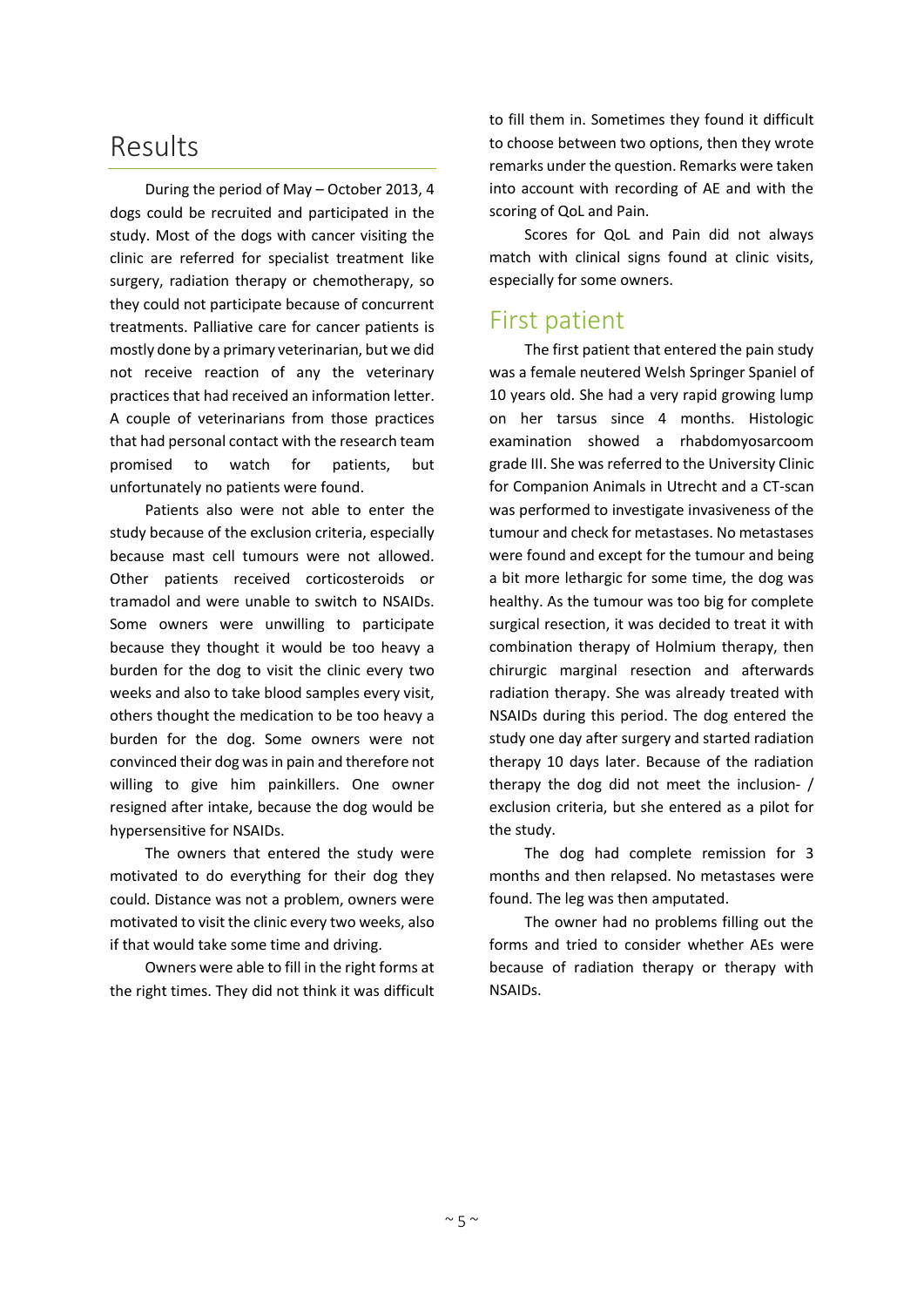| Week                      | 0              | 1              | 2            | 3            | 4              | 5            | 6              | 7                | 8              |
|---------------------------|----------------|----------------|--------------|--------------|----------------|--------------|----------------|------------------|----------------|
| Appetite                  | $\mathbf 0$    | $\mathbf 0$    | $\mathbf{0}$ | $\mathbf 0$  | $\overline{0}$ | $\mathbf{1}$ | $\mathbf{0}$   | $\pmb{0}$        | $\mathbf 0$    |
| Vomiting                  | $\Omega$       | 0              | 0            | 0            | 0              | 0            | 0              | 1                | 0              |
| <b>Nausea</b>             | $\overline{0}$ | $\overline{0}$ | 0            | 0            | 0              | 0            | Ŧ              | $\boldsymbol{0}$ | $\overline{0}$ |
| Diarrhoea                 | $\Omega$       | 0              | 0            | 0            | 0              | 0            | 0              | 0                | $\Omega$       |
| Obstipation               | $\overline{0}$ | $\mathbf 0$    | $\mathbf 0$  | $\mathbf 0$  | 0              | $\mathbf 0$  | $\overline{0}$ | $\boldsymbol{0}$ | $\overline{0}$ |
| Stomach ache              | $\mathbf 0$    | 0              | 0            | 0            | 0              | 0            | 0              | 0                | $\Omega$       |
| <b>Weight loss</b>        | $\Omega$       | $\mathbf 0$    | $\mathbf 0$  | $\mathbf 0$  | $\overline{0}$ | $\mathbf{0}$ | $\mathbf{0}$   | $\mathbf{0}$     | $\mathbf{0}$   |
| <b>Urination habits</b>   | $\Omega$       | 0              | $\mathbf{0}$ | 0            | 0              | 0            | 0              | 0                | $\Omega$       |
| <b>Allergic reactions</b> | $\mathbf 0$    | $\mathbf 0$    | 0            | $\mathbf 0$  | 0              | $\mathbf 0$  | $\mathbf 0$    | $\mathbf{0}$     | $\Omega$       |
| Fever                     | $\Omega$       | 0              | 0            | 0            | 0              | 0            | 0              | 0                | 0              |
| Alopecia                  | $\overline{0}$ | $\mathbf 0$    | $\mathbf 0$  | $\mathbf 0$  | $\overline{0}$ | $\mathbf 0$  | $\Omega$       | $\boldsymbol{0}$ | $\Omega$       |
| Pruritus                  | $\Omega$       | 0              | 0            | 0            | 0              | 0            | 0              | $\mathbf 0$      | $\Omega$       |
| <b>Bleeding</b>           | $\mathbf 0$    | $\mathbf 0$    | $\mathbf{0}$ | $\mathbf 0$  | $\overline{0}$ | $\mathbf{0}$ | $\mathbf{0}$   | $\mathbf{0}$     | $\mathbf{0}$   |
| Activity                  | 1              | $\mathbf{1}$   | $\mathbf{1}$ | 1            | $\overline{2}$ | 1            | 1<br>T         | 1                | $\mathbf{1}$   |
| <b>Consciousness</b>      | $\overline{0}$ | $\mathbf 0$    | 0            | $\mathbf{1}$ | $\mathbf{1}$   | $\mathbf{1}$ | $\mathbf{0}$   | $\mathbf{0}$     | $\Omega$       |
| <b>Behaviour</b>          | $\mathbf{0}$   | 0              | 0            | 0            | 0              | 1            |                | $\Omega$         | $\Omega$       |

### Table 2.1: First patient Adverse Effects scores

The change of behaviour without negative effect during week 5 and 6 was lameness. The dog was walking on 3 legs and was given Tramadol in addition to the NSAID.

### Table 2.2: First patient scores for Pain and Quality of Life

| Week                  |          |     |     |    |                     | ـ                |                    |                               |    |
|-----------------------|----------|-----|-----|----|---------------------|------------------|--------------------|-------------------------------|----|
| D <sub>2</sub><br>ган |          |     |     |    |                     |                  |                    |                               |    |
| ∽∽                    | Q۵<br>-- | ⊥∪∪ | 100 | ပ∠ | $Q$ $\Lambda$<br>о4 | $^{\circ}$<br>၀၁ | $\circ$<br>$\circ$ | $\overline{\phantom{0}}$<br>ч | 99 |

### Table 2.3: First patient blood analysis

| Week                    | 0              | score                    | 2        | score                        | 4        | score                        | 6        | score                        | 8                        | score                    |
|-------------------------|----------------|--------------------------|----------|------------------------------|----------|------------------------------|----------|------------------------------|--------------------------|--------------------------|
| Ht                      | 0,34           | $\mathbf{1}$             | 0,44     | $\blacksquare$               | 0,44     | $\blacksquare$               | 0,49     | $\overline{\phantom{a}}$     | 0,47                     | $\overline{\phantom{a}}$ |
| Leucocytes              | 14,0           | $\overline{\phantom{a}}$ | 6,2      | $\overline{a}$               | 5,7      | $\qquad \qquad \blacksquare$ | 5,2      | $\blacksquare$               | 5,5                      | $\overline{\phantom{a}}$ |
| Segmented neutrophils   | 11,3           | $\uparrow$               | 4,1      | $\qquad \qquad \blacksquare$ | 4,0      | $\overline{\phantom{a}}$     | 3,6      | $\qquad \qquad -$            | 3,9                      | $\overline{\phantom{a}}$ |
| <b>Band neutrophils</b> | 0              | $\overline{\phantom{a}}$ | $\Omega$ | $\qquad \qquad$              | $\Omega$ | $\overline{\phantom{a}}$     | $\Omega$ | $\overline{\phantom{a}}$     | $\Omega$                 | $\overline{\phantom{a}}$ |
| Lymphocytes             | 1,4            | $\overline{\phantom{a}}$ | 1,1      | $\overline{\phantom{a}}$     | 1,0      | ٠                            | 1,1      | $\overline{\phantom{0}}$     | 1,1                      | $\overline{\phantom{a}}$ |
| Monocytes               | 0,9            | $\blacksquare$           | 0,2      | $\overline{\phantom{a}}$     | 0,4      | $\overline{\phantom{a}}$     | 0,2      | $\overline{\phantom{a}}$     | 0,2                      | $\overline{\phantom{a}}$ |
| <b>Eosinophils</b>      | 0,4            | $\overline{\phantom{a}}$ | 0,7      | $\overline{\phantom{a}}$     | 0,2      | $\overline{\phantom{a}}$     | 0,4      | ۰                            | 0,4                      | $\overline{\phantom{a}}$ |
| <b>Basophils</b>        | 0              | $\overline{\phantom{a}}$ | 0        | $\overline{\phantom{a}}$     | 0        | $\overline{\phantom{a}}$     | 0        | $\blacksquare$               | $\Omega$                 | $\overline{\phantom{a}}$ |
| Thrombocytes            | 262            | $\overline{\phantom{a}}$ | 377      | $\overline{\phantom{a}}$     | 350      | $\overline{\phantom{a}}$     | 177      | $\qquad \qquad -$            | 263                      | $\overline{\phantom{a}}$ |
| Creatinine              | 100            | $\overline{\phantom{a}}$ | 114      | $\overline{\phantom{a}}$     | 112      | $\overline{\phantom{a}}$     | 110      | $\overline{\phantom{a}}$     | $\overline{\phantom{a}}$ | $\overline{\phantom{a}}$ |
| Uric acid               | 3,4            | $\overline{\phantom{a}}$ | 4,1      | $\overline{\phantom{a}}$     | 4,8      | $\qquad \qquad \blacksquare$ | 5,2      | $\blacksquare$               | $\blacksquare$           | $\overline{\phantom{a}}$ |
| Total protein           | 62             | $\overline{\phantom{a}}$ | 61       | $\overline{\phantom{a}}$     | -        | $\overline{\phantom{a}}$     | 65       | $\blacksquare$               | 67                       | $\overline{\phantom{a}}$ |
| <b>ALT</b>              | 23             | $\blacksquare$           | 32       | $\overline{\phantom{a}}$     | 33       | $\overline{\phantom{a}}$     | 36       | $\blacksquare$               | 44                       | $\overline{\phantom{a}}$ |
| <b>ALP</b>              | 64             | $\overline{\phantom{a}}$ | 47       | $\overline{\phantom{a}}$     | 41       | $\overline{\phantom{a}}$     | 54       | $\overline{\phantom{a}}$     | 45                       | $\overline{\phantom{a}}$ |
| <b>Bile acids</b>       | $\overline{7}$ | $\overline{\phantom{a}}$ | 21       | $\uparrow$                   | 17       | $\uparrow$                   | 18       | $\uparrow$                   | 20                       | $\uparrow$               |
| <b>Bilirubin</b>        | 3,7            | 1                        | 4,7      | $\mathbf{1}$                 | <1,7     | $\qquad \qquad \blacksquare$ | <1,7     | ÷,                           | 3,3                      | $\blacksquare$           |
| Cholesterol             | 3,6            | $\overline{\phantom{a}}$ | 5,0      | $\overline{\phantom{a}}$     | 5,7      | ٠                            | 5,0      | $\overline{\phantom{a}}$     | 5,4                      | $\overline{\phantom{a}}$ |
| Triglycerides           | 0,55           | $\blacksquare$           | 0,50     | $\overline{\phantom{a}}$     | 0,48     | $\overline{\phantom{a}}$     | 0,45     | $\overline{\phantom{a}}$     | 1,40                     | $\overline{\phantom{a}}$ |
| Calcium                 | 2,48           | $\blacksquare$           | 2,52     | $\overline{\phantom{a}}$     | 2,57     | $\overline{\phantom{a}}$     | 2,62     | $\overline{\phantom{a}}$     | 2,61                     | $\overline{\phantom{a}}$ |
| Phosphorus              | 1,02           | $\blacksquare$           | 1,09     | $\overline{\phantom{a}}$     | 1,18     | $\overline{\phantom{a}}$     | 1,14     | $\blacksquare$               | 0,95                     | $\blacksquare$           |
| Sodium                  | 147            | $\overline{\phantom{a}}$ | 143      | ٠                            | 143      | $\overline{\phantom{a}}$     | 147      | $\qquad \qquad \blacksquare$ | 146                      | $\overline{\phantom{a}}$ |
| Potassium               | 3,4            | $\blacksquare$           | 4,1      | $\overline{\phantom{0}}$     | 4,1      | $\qquad \qquad \blacksquare$ | 4,1      | $\blacksquare$               | 4,0                      | $\overline{\phantom{a}}$ |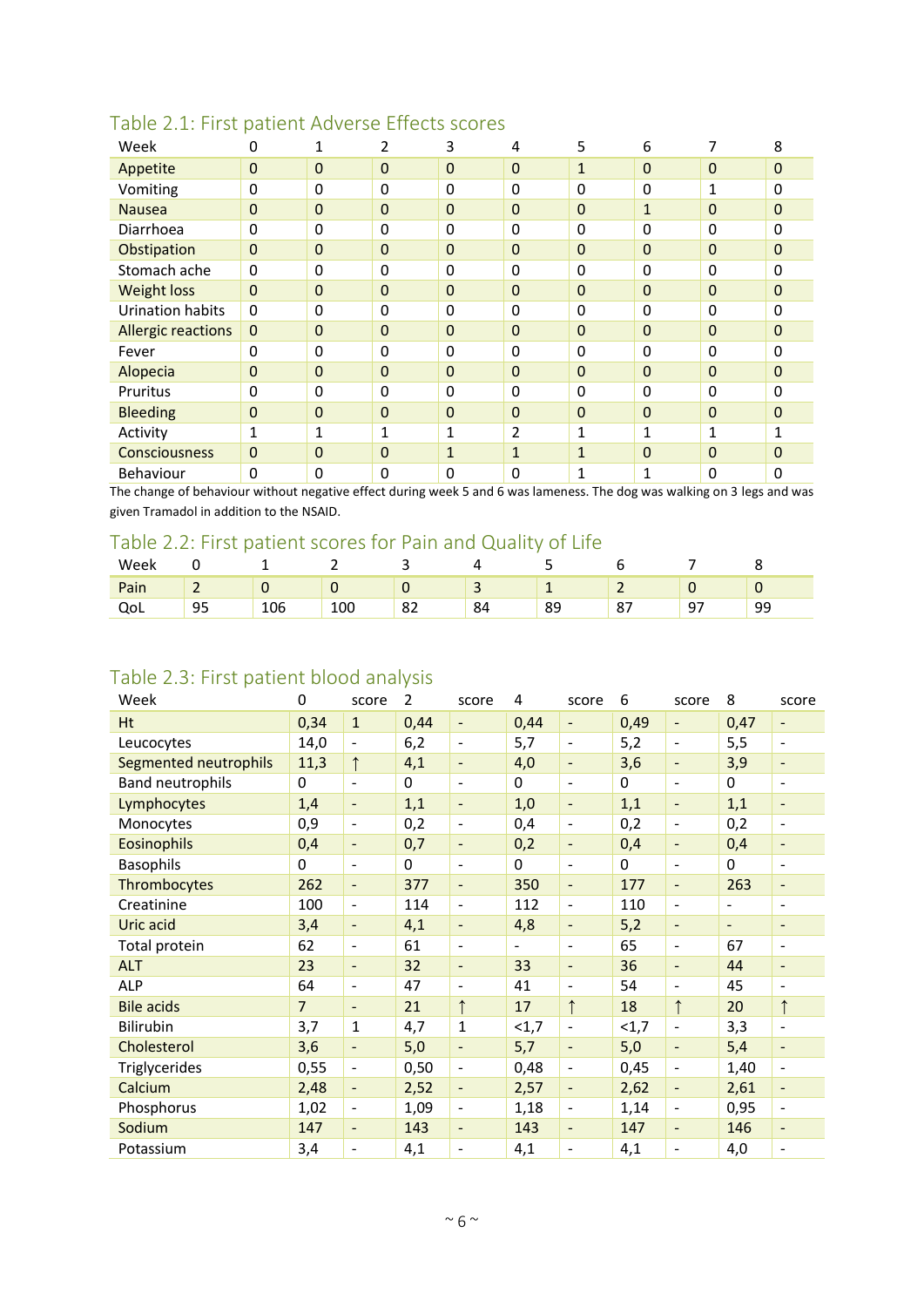### Second patient

The second dog was a Labrador, neutered female of 12 years old. She was losing weight despite good appetite and was retching or clearing her throat. Her veterinarian found elevated liver values and the dog was referred. Liver biopsy showed copper-associated chronic hepatitis and the dog was treated for this with metalcaptase. After 3 months, retching and clearing of her throat had become productive coughing with mucus and sometimes blood. She also vomited. On X-ray a consolidated lung lobe was seen. FNAB was taken and a broncheoalveolar carcinoma was found. A caudal lung lobe resection was performed, but after 3 months, coughing had returned. On X-ray metastases in the operated lung were found. The owner considered reoperation, but decided not to. Then the dog entered the pain study. She did have pre-existing liver disease, but as we would monitor liver values, she was allowed to enter the study.

The dog did well in the first part of the study, she did couch and clear her throat but had good appetite and was happy going for a walk. During the clinic visits, the dog moved normal but slow and was alert. The owner noted that the dog could walk for 45 minutes, but at her own pace. During the first weeks, no difference was seen at the clinic visits and also the owner noted that there was no change. From week 3, she vomited once a week. At week 4, thoracic radiographs were made, on which growth of metastases was visible and extension of metastases to another lung lobe. During week 5, after switching NSAIDs, clinical signs worsened; the dog was coughing more and was more lethargic and anorectic and vomited one time. The dog had an extra clinic visit at week 5, because the owner was very worried about her appetite. Because of anorexia, another type of food was tried during the clinic visit, which she ate with good appetite. Codeine was prescribed to treat coughing. That evening she vomited her food. Between week 5 and 6, a great difference was seen at the clinic visit. At week 6 the dog was lethargic, walking extremely slow

and was depressed; she reacted less and had a depressed expression on her face. She was also coughing up mucus with blood. She vomited the morning of the clinic visit; the vomitus was yellow with a small fragment of red. Because the dog was also coughing up mucus with blood and the red part of the vomitus was not mixed with the yellow part, it was not clear if the blood came from the respirational or gastrointestinal tract. Because of clinical signs, decided was to euthanize the dog at home. The owner was realistic that the situation was untenable. The dog received for two days the NSAID she had received during the first part of the study, because palatability of the first NSAID used was better than the second for this dog, to give the owner some time saying goodbye. Back on the first NSAID however, the dog got back her appetite, wanted to eat her normal food again and was less lethargic. The owner considered delaying euthanasia, but decided not to.

Because of the decision for euthanasia, we were unable to do blood analysis at week 6. Therefore we unfortunately only have results of blood analysis during the first period of treatment.

The owner very much tried to keep secret which NSAID was given, but because of certain questions and answers given and certain properties of the tablets, investigators did find out. So results of this dog were not blinded for the author of this paper.

The owner of this dog very much appreciated the care and attention she and her dog received. She was very concerned about her dog and was very thankful to be able to call at any time to talk if the dog did not do well or she had a question about something. She was emotional when she saw things changing in her dog. She was glad that her dog was examined every two weeks and that she was able to have an extra clinic visit when the dog was not eating well.

The owner of this dog scored differently for Pain and QoL at different weeks for things that had not changed between the weeks. The difference between the scores of week 0 and 1 is because she first noted that the dog was moving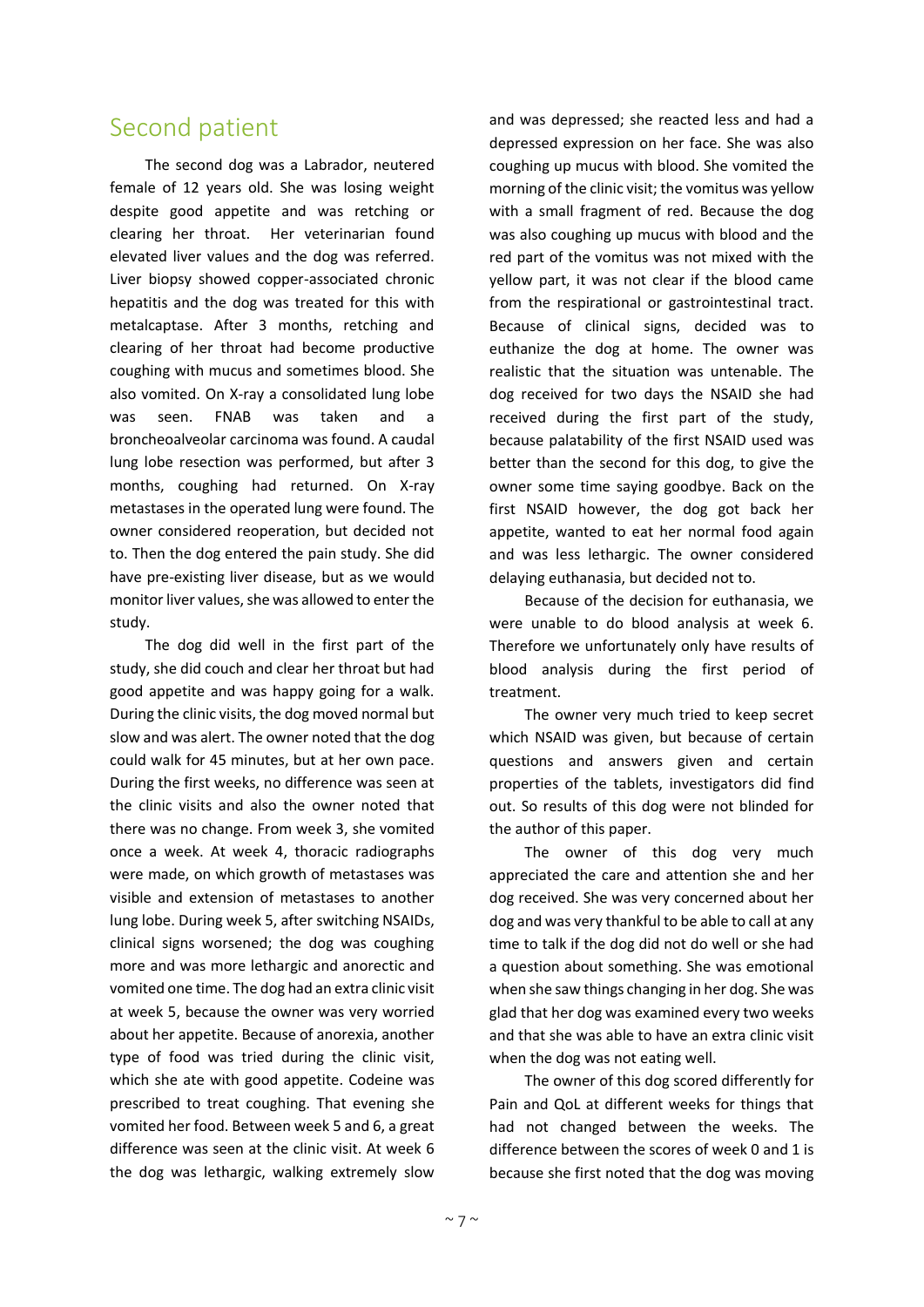slowly and lethargic and sleeping more, while in week 1 and 2 she noted this as normal. She also noted on the form and during clinic visit that there was no difference between the weeks. The dog coughed all the time, but she only noted this as change of behaviour in week 0. The dog had loose hairs, which the owner said were normal for her in this period of the year, but one week she scored the question about the coat as agreed, the other week as disagree, while the coat did not change. At week 5 and 6, the scores do reflect worsening of clinical signs, but the great difference between week 5 and 6 seen at the clinic visits is not that much seen in the scores.

| Week                      | 0                |                | 2              | 3            | 4              | 5              | 6              |
|---------------------------|------------------|----------------|----------------|--------------|----------------|----------------|----------------|
| Appetite                  | $\mathbf 0$      | $\overline{0}$ | 0              | $\mathbf 0$  | $\Omega$       | $\mathbf{1}$   | $\overline{2}$ |
| Vomiting                  | 0                | $\Omega$       | 0              | 1            | $\mathbf{1}$   | 1              | 1              |
| <b>Nausea</b>             | $\overline{0}$   | 0              | 0              | $\Omega$     | $\overline{0}$ | $\mathbf{1}$   | $\overline{2}$ |
| Diarrhoea                 | 0                | 0              | 0              | 0            | 0              | $\mathbf{0}$   | 0              |
| Obstipation               | $\mathbf 0$      | $\overline{0}$ | 0              | $\Omega$     | $\overline{0}$ | $\overline{0}$ | $\mathbf 0$    |
| Stomach ache              | 0                | 0              | 0              | 0            | 0              | $\Omega$       | 0              |
| <b>Weight loss</b>        | $\overline{0}$   | $\overline{0}$ | $\overline{0}$ | $\Omega$     | $\overline{0}$ | $\Omega$       | $\overline{0}$ |
| <b>Urination habits</b>   | $\mathbf 0$      | 0              | 0              | 0            | 0              | 0              | 0              |
| <b>Allergic reactions</b> | $\boldsymbol{0}$ | $\overline{0}$ | 0              | $\Omega$     | 0              | $\overline{0}$ | $\overline{0}$ |
| Fever                     | 0                | 0              | 0              | $\Omega$     | 0              | $\mathbf 0$    | 0              |
| Alopecia                  | $\overline{0}$   | $\Omega$       | 0              | $\Omega$     | $\overline{0}$ | $\overline{0}$ | $\overline{0}$ |
| Pruritus                  | 0                | $\Omega$       | 0              | $\Omega$     | 0              | $\mathbf{0}$   | 0              |
| <b>Bleeding</b>           | $\overline{0}$   | $\overline{0}$ | 0              | $\Omega$     | $\Omega$       | $\overline{0}$ | $\overline{0}$ |
| Activity                  | $\mathbf{1}$     | 0              | 0              | $\Omega$     | 0              | 0              | $\mathbf{1}$   |
| Consciousness             | $\overline{0}$   | $\Omega$       | $\Omega$       | $\mathbf{1}$ | $\Omega$       | $\overline{0}$ | $\overline{2}$ |
| Behaviour*                | 1                | 0              | 0              | 1            | 0              | 2              | 2              |

#### Table 3.1: Second patient Adverse Effects scores

\*Change of behaviour without negative effect at the first clinic visit: coughing; in week 3: sleeping more. Change of behaviour with negative effect in week 5: more dyspnoeic, in week 6: much decreased appetite; only willing to eat cooked meat or bread, dyspnoeic, couching up mucus with blood.

#### Table 3.2: Second patient scores for Pain and Quality of Life

| Week |   |    | —         |         |   |    |
|------|---|----|-----------|---------|---|----|
| ain  |   |    |           |         |   |    |
|      | ັ | ∸∽ | --<br>ᅩᇰᄼ | u<br>-- | ີ | 64 |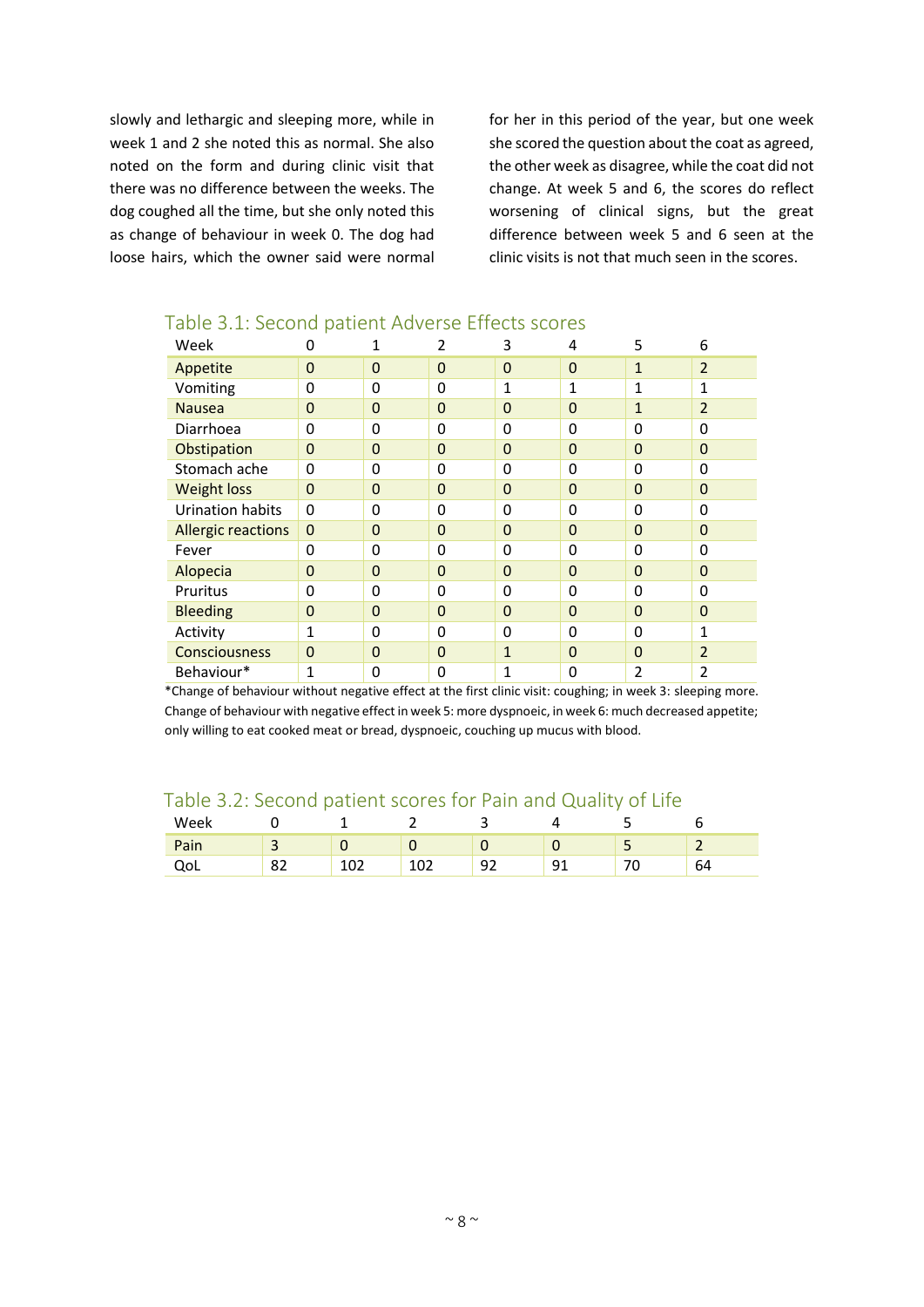| Week                    | 0    | score                        | 2    | score                        | 4    | score                        |
|-------------------------|------|------------------------------|------|------------------------------|------|------------------------------|
| Ht                      | 0,36 | $\mathbf{1}$                 | 0,40 | $\mathbf{1}$                 | 0,41 | $\mathbf{1}$                 |
| Leucocytes              | 8,7  | $\overline{a}$               | 7,7  | $\qquad \qquad \blacksquare$ | 8,1  | $\overline{\phantom{m}}$     |
| Segmented neutrophils   | 5,5  | $\qquad \qquad \blacksquare$ | 4,8  | $\overline{\phantom{a}}$     | 5,0  | $\qquad \qquad \blacksquare$ |
| <b>Band neutrophils</b> | 0    | $\overline{\phantom{a}}$     | 0    | $\qquad \qquad \blacksquare$ | 0    | $\overline{\phantom{0}}$     |
| Lymphocytes             | 1,8  | $\qquad \qquad \blacksquare$ | 1,9  | $\overline{\phantom{a}}$     | 1,9  | $\qquad \qquad \blacksquare$ |
| Monocytes               | 0,9  | $\overline{a}$               | 0,5  | $\overline{a}$               | 0,4  | $\overline{\phantom{a}}$     |
| <b>Eosinophils</b>      | 0,5  | $\overline{a}$               | 0,5  |                              | 0,8  | $\overline{\phantom{a}}$     |
| <b>Basophils</b>        | 0,0  | $\overline{a}$               | 0,0  | $\overline{\phantom{a}}$     | 0,1  | $\overline{\phantom{a}}$     |
| Thrombocytes            | 391  | $\qquad \qquad \blacksquare$ | 350  | $\overline{\phantom{0}}$     | 298  | $\qquad \qquad \blacksquare$ |
| Creatinine              | 68   | $\overline{\phantom{a}}$     | 71   | $\overline{\phantom{a}}$     | 69   | $\overline{\phantom{a}}$     |
| Uric acid               | 1,6  | ↓                            | 2,6  | $\downarrow$                 | 3,0  | $\overline{\phantom{a}}$     |
| Total protein           | 74   |                              | 77   | ↑                            |      | $\overline{\phantom{a}}$     |
| <b>ALT</b>              | 85   | $\mathbf{1}$                 | 350  | 3                            | 460  | 3                            |
| ALP                     | 1760 | 3                            | 2065 | 4                            | 1705 | 3                            |
| ALP (65)                | 1063 | $\uparrow$                   | 1501 | $\uparrow$                   | 1016 | $\uparrow$                   |
| <b>Bile acids</b>       | 1    | $\blacksquare$               | 6    | $\blacksquare$               | 11   | ↑                            |
| <b>Bilirubin</b>        | 11,9 | 3                            | 9,4  | $\overline{2}$               | 7,9  | $\overline{2}$               |
| Cholesterol             | 5,9  | $\overline{\phantom{0}}$     | 6,0  | $\overline{a}$               | 6,2  | $\overline{\phantom{m}}$     |
| <b>Triglycerides</b>    | 2,77 | $\uparrow$                   | 4,14 | $\uparrow$                   | 0,56 | $\overline{\phantom{0}}$     |
| Calcium                 | 2,66 | $\overline{a}$               | 2,69 | ÷                            | 2,74 | $\overline{\phantom{m}}$     |
| Phosphorus              | 1,49 | $\overline{\phantom{a}}$     | 1,63 | -                            | 1.67 | $\qquad \qquad \blacksquare$ |
| Sodium                  | 146  | $\overline{a}$               | 146  | $\blacksquare$               | 145  | $\overline{\phantom{a}}$     |
| Potassium               | 4,9  | -                            | 4,6  | $\overline{a}$               | 4,8  | $\qquad \qquad \blacksquare$ |

#### Table 3.2: Second patient blood analysis

### Third patient

The third dog was a 11 year old Papillion. Three months before referral, her veterinarian performed an unilateral mammary chain resection and ovariohysterectomy because of mamma tumours. The tumours could not be completely removed, because then not enough skin would have been left to close the wound. The caudal part of the wound was healing badly. Treatment with prednisolone, antibiotics and dermiel salve did not resolve the problem and the dog was referred. At the first clinic visit, other small nodules in the mammae were found and on thoracic radiographs metastases were found. As the dog was on prednisolone, this was gradually reduced and the dog entered the study a week later. At the start of the study, the owner noted that she thought the dog was deteriorating; she was less fanatic and didn't want to play and walk as long as she used to. In a week the wound had become more red and exudative, because of that two weeks of amoxicillin/clavunalate was given. During the first weeks of the study, clinical signs

worsened. The dog was more lethargic and often licking the wound. She was panting more, but not coughing. At the 2 weeks clinic visit, the wound again looked more red and exudative. The dog seemed to suffer most from pain from the wound, as she was licking it constantly and the owner thought it was very unpleasant for the dog to wear a bodysuit. A swab was taken of the wound for bacterial culture and antibiogram; to check for resistant bacteria, and amoxicillin/clavunalate was continued. No resistant bacteria were found. The owner was advised to let the dog wear a bodysuit as the wound was more unpleasant than the bodysuit, but the dog worked very hard to move it and would still lick the wound. Thoracic radiographs were taken, which showed growth and multiplication of lung metastases. At week 3, the owner called that clinical signs had worsened very fast and the dog was now dyspnoeic. The dog had had some episodes during the night that she could not get her breath and was very frightened. The owner went to her own veterinarian, were the dog was found to be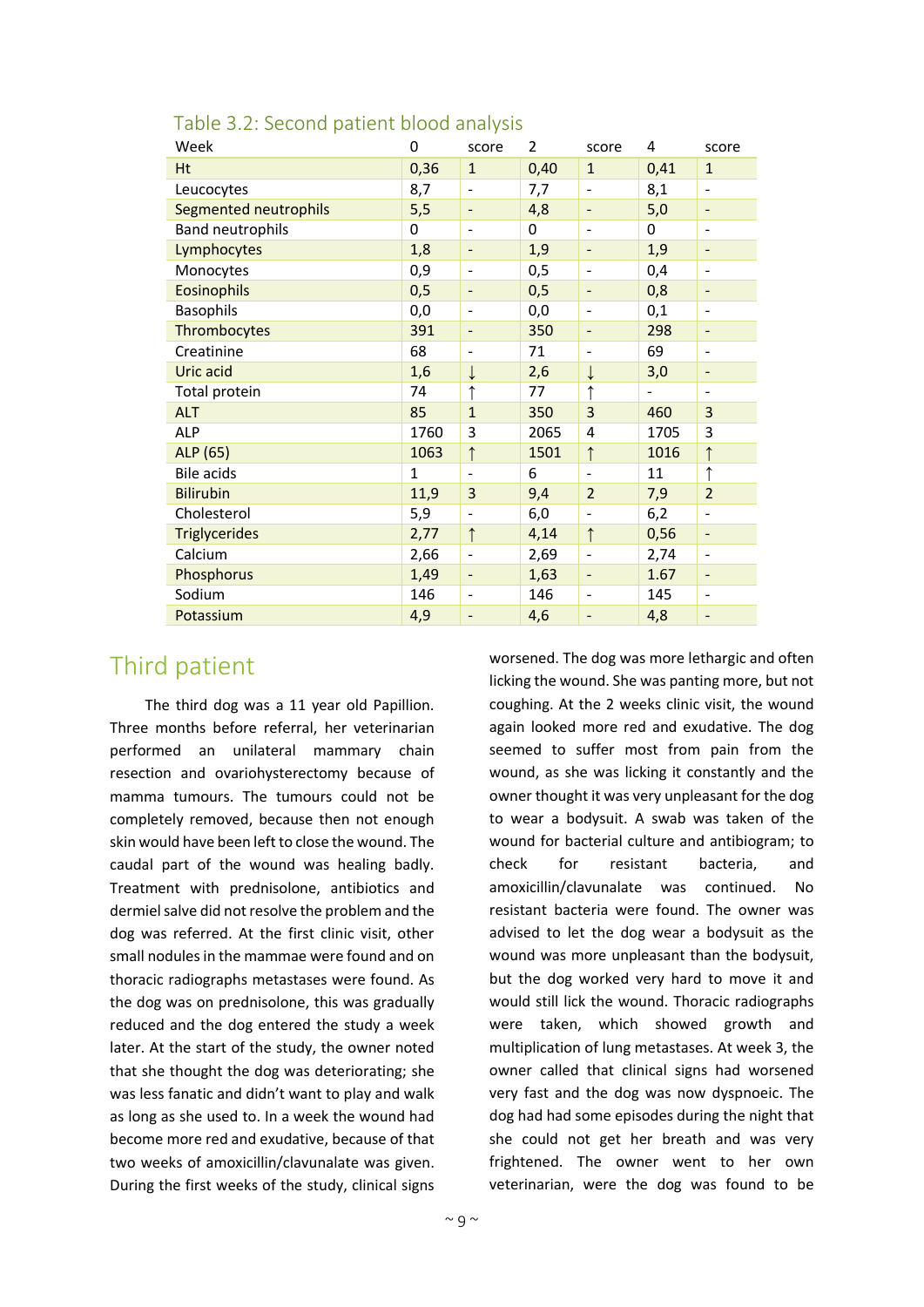cyanotic. The dog was euthanized at home on the next day. Because she only survived for 3 weeks in the study, she only received one NSAID. The dog was not seen by the research team in week 3, the owner send the forms of that week by mail.

Scores for Pain and QoL were not optimal for this dog from the start of the study and deteriorated quickly during the weeks.

The owner of this dog was very concerned about her. She was pleased with the clinic visits and said to trust the research team to have good care for her dog. She did not like the blood samples, but understood they were necessary. She was emotional when she saw the dog becoming less and less the dog she knew. The owner scored high for AE's and Pain and low for QoL. The clinic visit of week 2 for this dog took place on the same day as the clinic visit of the second dog in week 6. During the clinic visit, clinical signs of the second dog were more severe than clinical signs of the third dog at that moment, but the third dog had worse scores.

| Week                      | 0           | 1            | 2            | 3              |
|---------------------------|-------------|--------------|--------------|----------------|
| Appetite                  | 0           | 0            | $\mathbf{1}$ | $\overline{2}$ |
| Vomiting                  | 0           | 0            | 0            | 0              |
| <b>Nausea</b>             | 0           | 0            | 0            | 0              |
| Diarrhoea                 | 0           | 0            | 0            | 0              |
| Obstipation               | 0           | $\mathbf{1}$ | $\mathbf{1}$ | 0              |
| Stomach ache              | 0           | 0            | 0            | 0              |
| <b>Weight loss</b>        | 0           | 0            | $\Omega$     | $\Omega$       |
| Urination habits          | 0           | 0            | 0            | 0              |
| <b>Allergic reactions</b> | 0           | 0            | 0            | 0              |
| Fever                     | 0           | 0            | 0            | 0              |
| Alopecia                  | 0           | 0            | 0            | 0              |
| Pruritus***               | 0           | 2            | 3            | 3              |
| <b>Bleeding</b>           | 0           | 0            | 0            | 0              |
| Activity                  | 1           | 1            | 2,5          | $3**$          |
| <b>Consciousness</b>      | 0           | 0            | 0            | $\mathbf{1}$   |
| Behaviour*                | $\mathbf 1$ | 1            | 2            | 2              |

#### Table 4.1: Third patient Adverse Effects scores

\*Change of behaviour without negative effect at the first clinic visit: itching from the wound; in week 1: withdrawn. Change of behaviour with negative effect in week 2: more withdrawn; in week 3: twice had an dyspnoeic episode, could not get her breath and was frightened.\*\* In week 3, the owner fed the dog at her place, but she was still housetrained. \*\*\*The owner interpreted the licking of the wound as itching. The dog was only licking the wound, not other parts of her body and she was not scratching.

#### Table 4.2: Third patient scores for Pain and Quality of Life

| Week          |  |  |
|---------------|--|--|
| Pain          |  |  |
| $\sim$<br>ৼ৺৸ |  |  |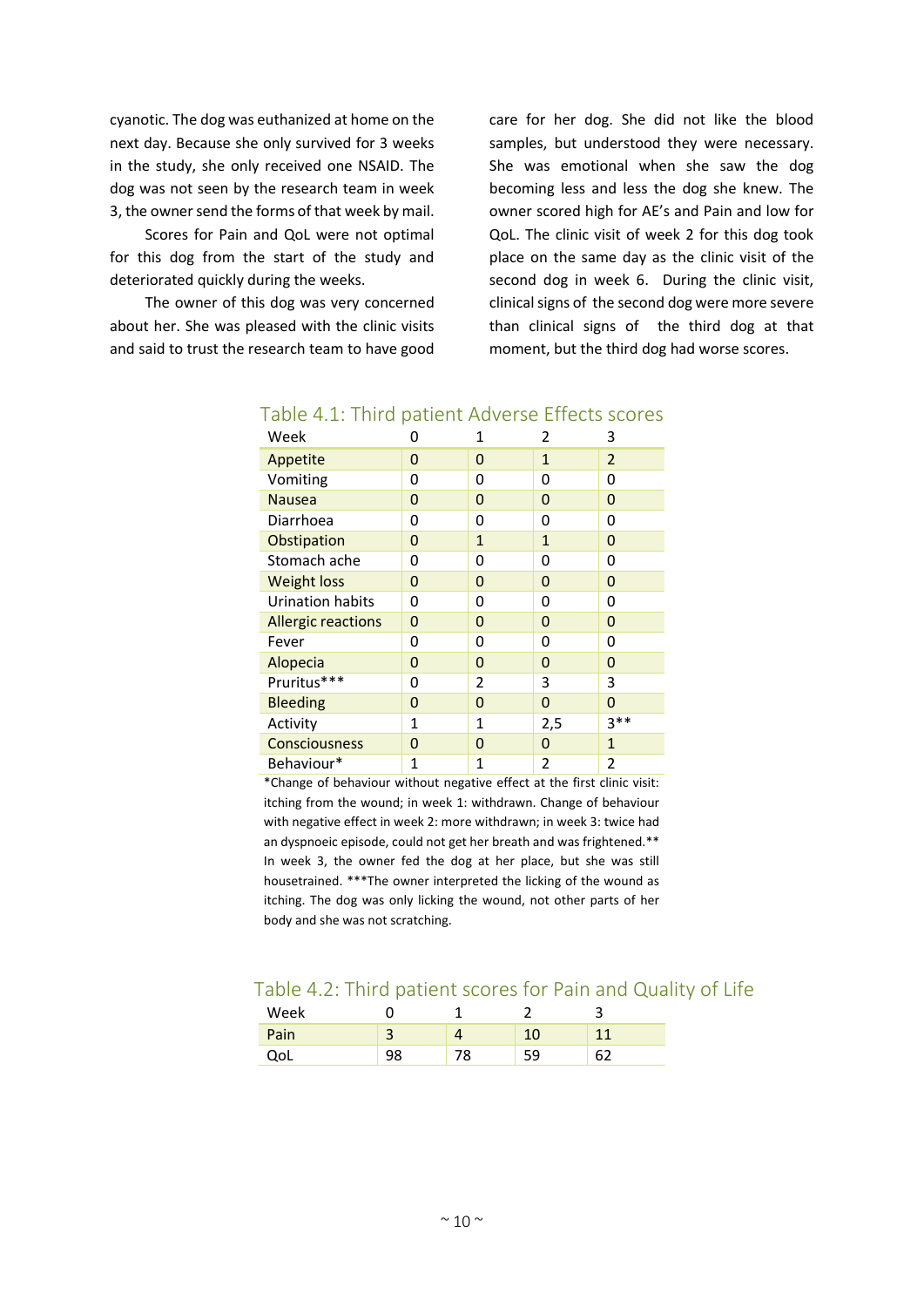| Week                    | 0    | score        | 2    | score          |
|-------------------------|------|--------------|------|----------------|
| Ht                      | 0,54 |              | 0,57 |                |
| Leucocytes              | 12,4 |              | 13,3 |                |
| Segmented neutrophils   | 10,3 |              | 11,2 | $\uparrow$     |
| <b>Band neutrophils</b> | 0    |              | 0    |                |
| Lymphocytes             | 1,3  |              | 1,2  |                |
| Monocytes               | 0,4  |              | 0,5  |                |
| <b>Eosinophils</b>      | 0,2  |              | 0,2  |                |
| <b>Basophils</b>        | 0,1  |              | 0,2  | ↑              |
| Thrombocytes            | 390  |              | 444  |                |
| Creatinine              | 59   |              | 57   | $\overline{a}$ |
| Uric acid               | 8,6  |              | 7,5  |                |
| Total protein           | 70   |              | 69   |                |
| <b>ALT</b>              | 60   |              | 57   |                |
| ALP                     | 84   |              | 80   |                |
| <b>Bile acids</b>       | 86   | $\uparrow$   | 23   | $\uparrow$     |
| Bilirubin               | 4,1  | $\mathbf{1}$ | 3,7  | 1              |
| Cholesterol             | 4,4  |              | 4,3  |                |
| Triglycerides           | 0,86 |              | 0,71 | ÷              |
| Calcium                 | 2,96 |              | 2,75 |                |
| Phosphorus              | 1,51 |              | 1,71 |                |
| Sodium                  | 147  |              | 152  | $\uparrow$     |
| Potassium               | 3,5  | 1            | 4,3  |                |

#### Table 4.3: Third patient blood analysis

### Fourth patient

The fourth dog was a male Miniature Schnauzer of 9 years old. His own vet noticed a mass from the gingiva of his mandible during dental cleaning. From biopsies the mass was found to be a malignant melanoma. On X-ray the mandibular bone was affected. The dog was referred and CT scan was performed, which showed involvement of the mandibular bone and no visible thoracic metastases. The mandibular lymph node was somewhat enlarged, but FNAB showed no visible metastases. Apart from the tumour, the dog was healthy, no clinical signs were visible. Because of financial considerations the owner decided for palliative care and entered the study. In the first weeks the dog became less willing to eat his food in the morning, but ate normal in the evening. When playing with a ball, he was bleeding a bit from his mouth. At the clinic visit at week 4, the tumour had grown and the dog had excessive salivation, which was light brown/red of colour. His beard was wet from salivation and foetor ex ore had become worse.

The dog was less able to keep itself clean, because he would spread saliva with blood when licking himself. Sometimes he was a bit lethargic. Because of this situation, the owner decided to do a partial mandibular resection. Because of inflammation of the tumour, amoxicillin/clavunalate was given. Start of antibiotics was around the same time as switching NSAIDs.

Three days after the clinic visit, the dog came for operation. Excessive salivation had reduced; his beard was now almost dry and the owner had noted that the dog was less lethargic and had better appetite in the morning. A partial mandibular resection was performed, also the mandibular lymph node was removed. At histologic examination, metastases in the lymph node were found. After operation, the dog received tramadol for 5 days as additional pain medication. After operation, he recovered quickly. He had some difficulty eating, especially the last bit on the plate, but had good appetite. Occasionally he dropped some saliva. The owner noted the sound of the bark of his dog had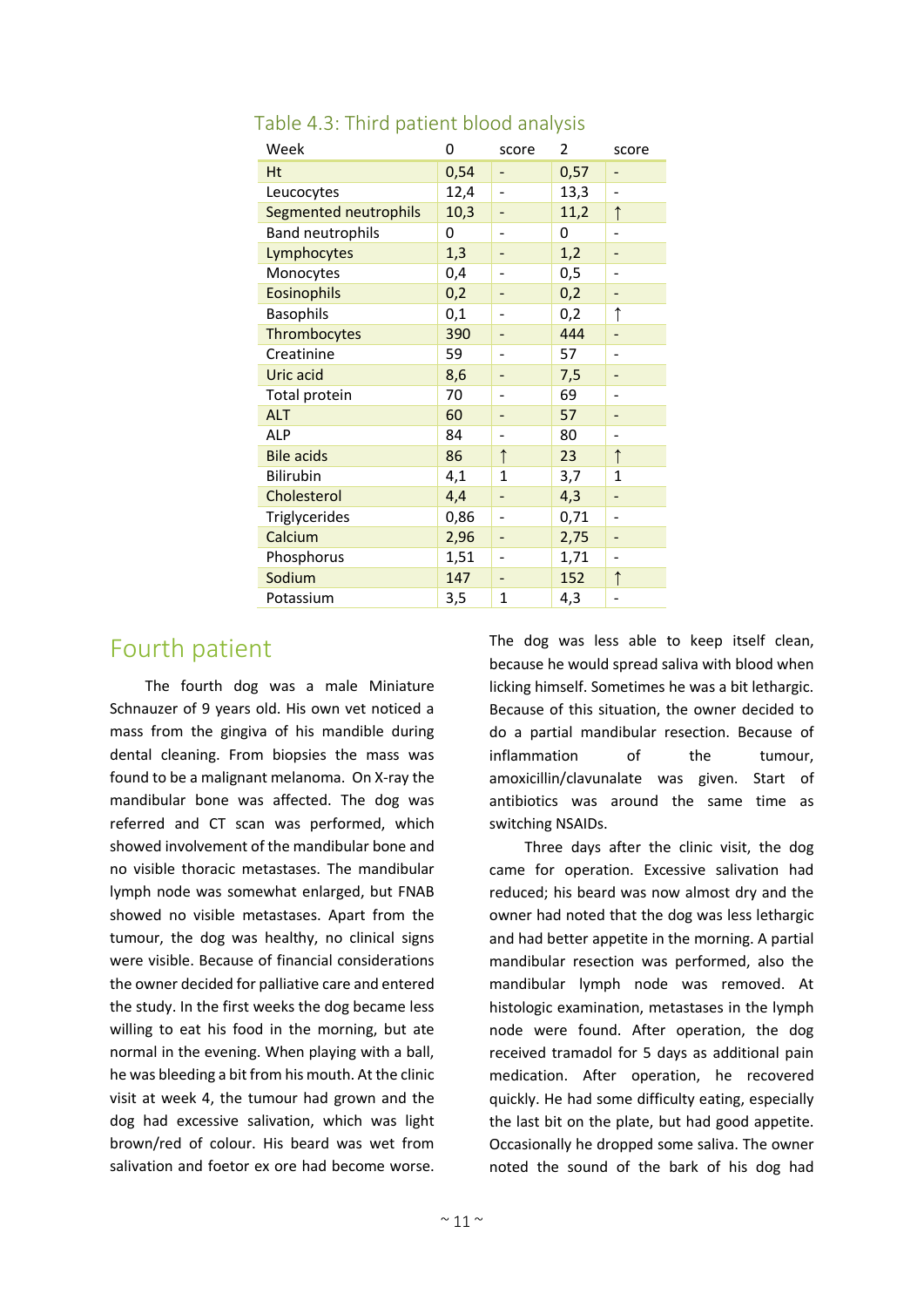changed after operation. He was active and wanted to play.

In week 7, the dog got a fever (40,1˚C) and lost his appetite. Also the dog did not defecate. He vomited one time, after the owner gave him cooked chicken, which he never ate before. The owner visited his own veterinarian in the weekend, who found no connection of clinical signs with the operation or the tumour. The wound looked normal and abdomen soft on palpation. The veterinarian prescribed metronidazole. After the weekend, temperature had turned back to normal. Appetite improved, but was still variable. The dog did not lose weight and was active. At the clinic visit, no

abnormalities were found at physical examination.

The owner will now try if there is a difference when stopping NSAIDs. At the moment, there is no evidence of metastases. The dog will have a check-up clinic visit in 3 months, or earlier when clinical signs would occur.

The owner was content with the clinic visits and care and attention given. He needed some extra help when to give what medication and when to fill out which form, but did not encounter any problems after that. He coincidentally mentioned the name of the NSAID, so results were not blinded for the author of this paper.

| Week                      | 0            |                  |                | 3                | 4              | 5            | 6                |                | 8              |
|---------------------------|--------------|------------------|----------------|------------------|----------------|--------------|------------------|----------------|----------------|
| Appetite**                | $\mathbf 0$  | $\mathbf{1}$     | $\overline{0}$ | $\mathbf 0$      | $\mathbf{1}$   | $\mathbf 0$  | $\boldsymbol{0}$ | 3              | $\overline{2}$ |
| Vomiting                  | 0            | 0                | $\Omega$       | 0                | 0              | 0            | 0                | 1              | 0              |
| Nausea***                 | $\mathbf{0}$ | $\mathbf 0$      | $\overline{0}$ | $\mathbf 0$      | 1              | $\mathbf 0$  | $\mathbf{0}$     | $\mathbf 0$    | $\overline{0}$ |
| Diarrhoea                 | $\Omega$     | $\mathbf 0$      | $\Omega$       | 0                | 0              | 0            | 0                | 0              | 0              |
| Obstipation               | $\mathbf 0$  | $\mathbf 0$      | $\overline{0}$ | $\mathbf{1}$     | $\mathbf 0$    | $\mathbf{1}$ | $\mathbf{0}$     | $\mathbf{1}$   | 1              |
| Stomach ache              | $\Omega$     | $\mathbf 0$      | $\Omega$       | 0                | 0              | 0            | 0                | 1              | 0              |
| <b>Weight loss</b>        | $\Omega$     | $\mathbf{0}$     | $\Omega$       | $\mathbf 0$      | $\mathbf 0$    | $\mathbf 0$  | $\mathbf 0$      | $\overline{0}$ | $\Omega$       |
| Urination habits          | $\Omega$     | $\mathbf 0$      | $\Omega$       | 0                | 0              | 0            | 0                | 0              | 0              |
| <b>Allergic reactions</b> | $\mathbf{0}$ | $\mathbf 0$      | $\overline{0}$ | $\boldsymbol{0}$ | $\overline{0}$ | $\mathbf 0$  | $\mathbf{0}$     | $\mathbf 0$    | $\mathbf{0}$   |
| Fever                     | $\Omega$     | $\mathbf 0$      | $\Omega$       | 0                | 0              | 0            | 0                | 2              | 0              |
| Alopecia                  | $\mathbf 0$  | $\boldsymbol{0}$ | $\Omega$       | $\mathbf 0$      | $\overline{0}$ | 0            | $\mathbf 0$      | $\overline{0}$ | $\overline{0}$ |
| Pruritus                  | $\mathbf 0$  | 0                | $\Omega$       | 0                | 0              | 0            | 0                | 0              | 0              |
| Bleeding*                 | $\mathbf 0$  | $\mathbf 0$      | $\overline{0}$ | $\mathbf 0$      | $\overline{0}$ | $\mathbf 0$  | $\mathbf{0}$     | $\mathbf 0$    | 0              |
| Activity                  | 0            | 0                | $\Omega$       | 0                | 0              | 0            | 0                | 1              | 0              |
| <b>Consciousness</b>      | $\mathbf 0$  | $\mathbf 0$      | $\overline{0}$ | $\mathbf 0$      | $\overline{0}$ | $\mathbf 0$  | $\mathbf 0$      | $\mathbf 0$    | $\mathbf{0}$   |
| Behaviour****             | $\mathbf 0$  | $\mathbf 0$      | $\mathbf 0$    | 0                | 0              | 1            | 1                | 1              | 1              |

#### Table 5.1: Fourth patient Adverse Effects scores

\*The dog was bleeding a bit from the tumour when playing, but as he did not have haemorrhage in the skin or faeces, score 0 was given. \*\*In week 3, he was eating more careful, sometimes dropping food. In week 4 he only ate in the evening and was more affectionate. \*\*\*At week 4, he had excessive salivation with some blood, thus scored 1 on that AE, but he was not nauseous.\*\*\*\* Change of behaviour without negative effect in week 5: having difficulty to pick up all the food from his plate, barks less, is a bit uneasy; in week 6: is a bit more affectionate; in week 7: eats very little, so also not much faeces; week 8: variable appetite, but improved compared to week 7.

#### Table 5.2: Fourth patient scores for Pain and Quality of Life

| Week                    |                 |     |        |               |    | ـ               |                         |        |     |
|-------------------------|-----------------|-----|--------|---------------|----|-----------------|-------------------------|--------|-----|
| Dair<br><u>ralli – </u> |                 | u   | $\sim$ |               | -  |                 |                         | -<br>ے |     |
| QoL                     | $\sim$<br>1 U I | 108 | 93     | $\sim$<br>ᅩ◡ᅩ | 98 | $\Omega$<br>TUR | <b>n:</b><br><b>LUJ</b> | 90     | 103 |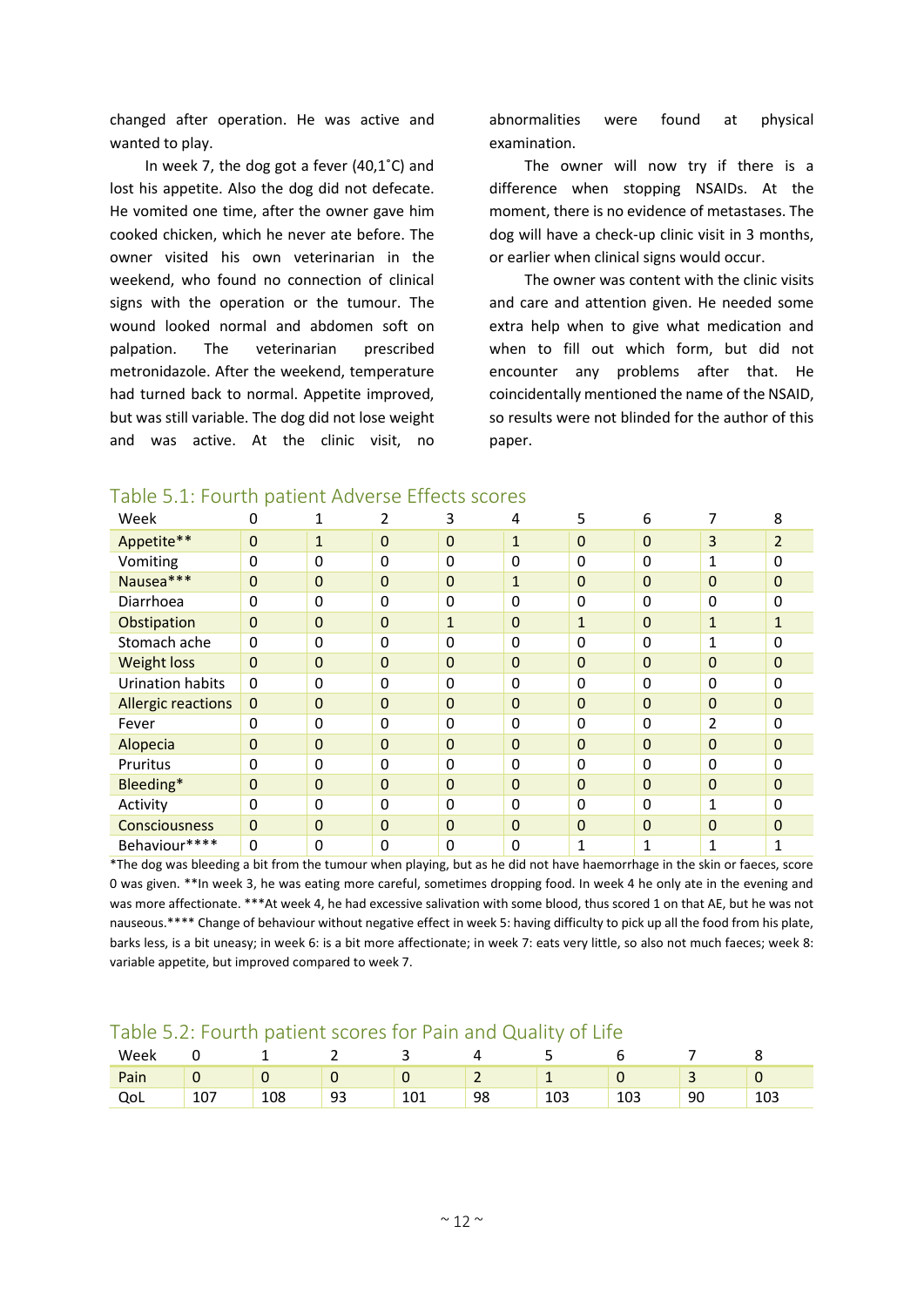| Week                    | 0                        | score                    | $\overline{2}$ | score                        | 4              | score                        | 6    | score                        | 8        | score                        |
|-------------------------|--------------------------|--------------------------|----------------|------------------------------|----------------|------------------------------|------|------------------------------|----------|------------------------------|
| Ht                      | 0,50                     | $\overline{\phantom{0}}$ | 0,42           | $\overline{\phantom{a}}$     | 0,43           | $\qquad \qquad \blacksquare$ | 0,46 | $\overline{\phantom{a}}$     | 0,41     | $\mathbf{1}$                 |
| Leucocytes              | 15,1                     | ↑                        | 16,8           |                              | 21,6           | $\uparrow$                   | 9,9  | $\blacksquare$               | 13,0     | $\blacksquare$               |
| Segmented neutrophils   | 11,2                     | $\uparrow$               | 13,5           |                              | 17,7           | $\uparrow$                   | 7,5  | $\overline{\phantom{a}}$     | 10,6     | $\blacksquare$               |
| <b>Band neutrophils</b> | 0                        | $\blacksquare$           | $\mathbf 0$    | $\overline{\phantom{0}}$     | $\Omega$       | $\overline{\phantom{a}}$     | 0    | $\overline{\phantom{a}}$     | $\Omega$ | $\overline{\phantom{a}}$     |
| Lymphocytes             | 2,6                      | $\overline{\phantom{0}}$ | 2,0            | $\overline{\phantom{a}}$     | 2,1            | $\blacksquare$               | 1,6  | $\overline{\phantom{a}}$     | 1,4      | $\qquad \qquad \blacksquare$ |
| Monocytes               | 0,8                      | $\overline{\phantom{a}}$ | 1,0            | $\uparrow$                   | 1,2            | $\uparrow$                   | 0,4  | $\overline{\phantom{a}}$     | 0,5      | $\overline{\phantom{a}}$     |
| Eosinophils             | 0,3                      | $\overline{\phantom{a}}$ | 0,2            | $\blacksquare$               | 0,6            | $\blacksquare$               | 0,3  | $\frac{1}{2}$                | 0,3      | $\overline{\phantom{a}}$     |
| <b>Basophils</b>        | 0,2                      | $\uparrow$               | 0,1            | $\overline{\phantom{0}}$     | 0,0            | $\blacksquare$               | 0,0  | $\overline{a}$               | 0,0      | $\blacksquare$               |
| Thrombocytes            | 204                      | $\equiv$                 | 185            | $\frac{1}{2}$                | 182            | $\Box$                       | 349  | $\blacksquare$               | 230      | $\qquad \qquad -$            |
| Creatinine              | 91                       | $\blacksquare$           | 83             | $\overline{\phantom{m}}$     | 78             | $\overline{\phantom{a}}$     | 77   | $\blacksquare$               | 74       | $\overline{\phantom{a}}$     |
| Uric acid               | 6,6                      | $\overline{\phantom{a}}$ | 4,1            | $\overline{\phantom{0}}$     | 3,9            | $\blacksquare$               | 5,9  | $\overline{\phantom{a}}$     | 5,0      | $\qquad \qquad \blacksquare$ |
| Total protein           | 70                       | $\blacksquare$           | 72             | $\overline{\phantom{m}}$     | 73             | $\overline{\phantom{a}}$     | 70   | $\blacksquare$               | 71       | $\qquad \qquad \blacksquare$ |
| <b>ALT</b>              | $\overline{\phantom{a}}$ | $\overline{\phantom{a}}$ | 49             | $\overline{\phantom{0}}$     | 43             | $\blacksquare$               | 197  | $\overline{2}$               | 50       | $\overline{\phantom{a}}$     |
| <b>ALP</b>              | 49                       | $\blacksquare$           | 57             | $\qquad \qquad \blacksquare$ | 67             | $\overline{\phantom{a}}$     | 175  | $\mathbf 1$                  | 138      | 1                            |
| ALP (65)                | $\overline{\phantom{a}}$ | $\overline{\phantom{a}}$ | $\blacksquare$ | $\overline{\phantom{0}}$     | $\blacksquare$ | $\overline{\phantom{a}}$     | 12   | $\overline{\phantom{a}}$     | < 5      | ÷,                           |
| Bile acids              | 1                        | $\overline{\phantom{a}}$ | 10             | $\uparrow$                   | $\overline{2}$ | $\overline{\phantom{a}}$     | 10   | ↑                            | $10\,$   | $\uparrow$                   |
| <b>Bilirubin</b>        | 4,0                      | $\mathbf{1}$             | 5,4            | $\overline{2}$               | 2,8            | $\blacksquare$               | <1,7 | $\overline{\phantom{a}}$     | <1,7     | $\qquad \qquad \blacksquare$ |
| Cholesterol             | 4,6                      | $\overline{\phantom{a}}$ | 4,1            | $\overline{a}$               | 3,6            | $\blacksquare$               | 5,9  | $\blacksquare$               | 7,1      | ÷,                           |
| <b>Triglycerides</b>    | 0,37                     | $\overline{\phantom{a}}$ | 0,29           | $\downarrow$                 | 0,23           | $\downarrow$                 | 1,23 | $\qquad \qquad \blacksquare$ | 0,81     | $\qquad \qquad \blacksquare$ |
| Calcium                 | 2,74                     | $\overline{\phantom{a}}$ | 2,72           | ÷,                           | 2,75           | $\blacksquare$               | 2,73 | $\blacksquare$               | 2,59     | $\blacksquare$               |
| Phosphorus              | 0,83                     | $\overline{\phantom{a}}$ | 1,05           | $\overline{\phantom{0}}$     | 1,15           | $\qquad \qquad \blacksquare$ | 1,19 | $\overline{\phantom{a}}$     | 0,99     | $\qquad \qquad -$            |
| Sodium                  | 146                      | $\overline{\phantom{a}}$ | 149            | $\frac{1}{2}$                | 148            | $\overline{\phantom{a}}$     | 146  | $\overline{\phantom{a}}$     | 148      | $\overline{\phantom{a}}$     |
| Potassium               | 3,8                      | Ξ.                       | 4,1            | $\qquad \qquad -$            | 4,3            | $\overline{\phantom{a}}$     | 4,2  | $\overline{\phantom{a}}$     | 4,0      | $\overline{\phantom{0}}$     |

#### Table 5.3: Fourth patient blood analysis

# Discussion

# Materials and methods Recruitment of patients

Recruitment of patients was difficult and took more time than expected. We did not have any patient from the clinics we send information letters. This may be because veterinarians were not motivated to recruit patients or because they would not remember the study when seeing a terminal cancer patient. In the University Clinic for Companion Animals, surgeons were informed about the study and asked to watch for possible patients in a meeting. Also a student from the research team would follow up any possible patient with lumps visiting the clinic and see if they would meet criteria and the owner would be willing to participate. During operation of the fourth patient, the orthopaedic surgeon noted he had not been informed about the study and did see cancer patients regularly. Thus possibly more

patients can be recruited by also informing the orthopaedic surgeons and watching orthopaedic patients by students of the research team.

#### Adverse effects form

For the AE form, most of the time the score the owner had filled out at the form, agreed with what was found when questioned during the clinic visit. The first and fourth owner noted on the form when they thought an AE was not because of the NSAID, like lameness because of radiation therapy and bleeding because of the tumour.

Owners many times used the last question; change of behaviour, to note any AE that was not mentioned somewhere else, like lameness and coughing. In the adaptation of the VCOG-CTCAE v1.1 form (13), AE's that were not known to be an AE from the use of NSAIDs were left out. The question may be changed to differentiate between behaviour and other AE's, or left like this as it was not a real problem in interpretation.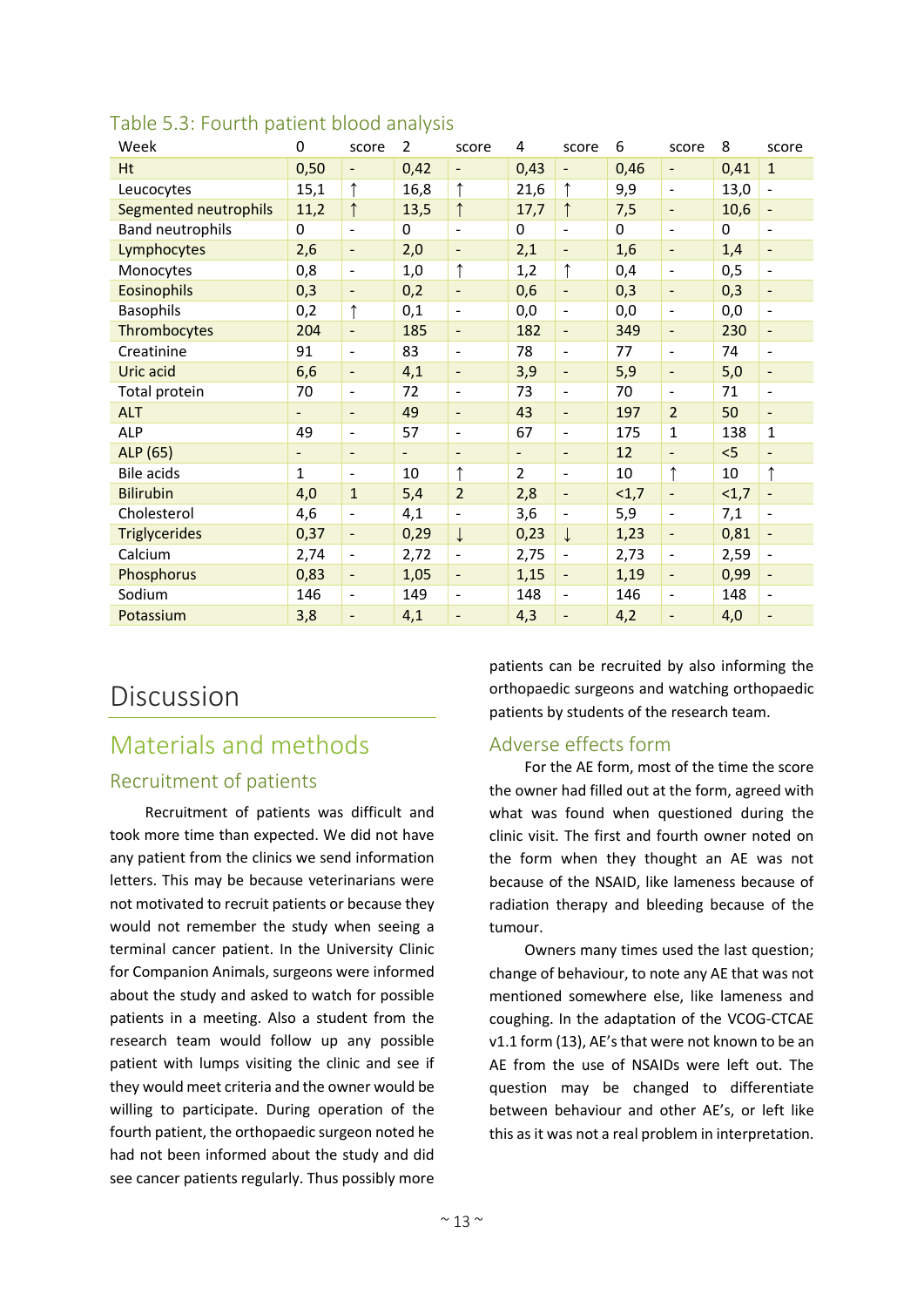#### Pain and Quality of Life form

Scoring varied between owners. The first owner very much tried not to score effects of radiation therapy and to score in the same way every week. Scoring was in accordance to physical examination at clinic visits. The second owner was less consistent with filling out the forms. She scored things that had not changed sometimes as being normal and sometimes abnormal. She may have had difficulty scoring objectively because of emotion. She was very worried about her dog, especially at week 0, when she had just heard the dog had metastases, and at week 5, when the dog did not want to eat her normal food. In those weeks, scores were lower than expected from clinical signs seen at the clinic visit. Also in the third patient, scores were lower than expected from clinical signs seen at the clinic visits. In the fourth patient, it is notable that scores were worse during the period in week 7 when the dog was ill, than in the period before operation when the dog was suffering from the tumour.

It may be useful if the student from the research team investigating the dog at the clinic visit, would also score Pain and QoL, as for some owners worries and emotion, or lack of knowledge seems to have influenced the score, which makes interpretation very difficult. Scoring by the owner is very useful to know how the owner interprets the situation and what subjects need attention in palliative care. But to evaluate differences between two NSAIDs, a member of the research team may be able to score more objectively.

### Results

#### First dog

In the first patient, the lameness was related to the radiation therapy. She was sleeping more during the period of radiation therapy and daily narcosis, so mostly likely was related to that. Lethargy was worse during radiation therapy, but also present before and after. Most likely it is related to the tumour or pain, as from history she was found to be lethargic for a longer time before starting NSAIDs.

In this dog, differences in Pain and QoL scoring and AE's between the first and second period of the study were most likely related to radiation therapy, thus no difference in tolerability and efficacy between NSAIDs was found. Treatment with NSAIDs was found to be not efficacious enough for pain secondary to radiation therapy.

The dog had elevated bile acids during the study. This may be related to treatment or to other causes. At week 0, bile acids were not elevated, but this is probably not an argument for therapy being the cause of elevation in the other weeks, as the dog was also treated with NSAIDs before entering the study.

Elevated leucocytes and reduced haematocrit and in week 0 in this dog were most likely related to inflammation and operation of the tumour respectively.

Contact with this owner was less intensive than with the other owners. This may be because of differences between owners, or because this owner still had hope of accomplishing complete remission; it is still possible the dog will not die because of the tumour.

#### Second dog

The second dog showed a difference between treatment periods. It is not clear to which extend this difference can be explained by the switching of medication or the progression of cancer. The forms filled in by this owner are somewhat difficult to interpret, because she scored very differently on some points, while at the same time she would comment that she did not find this week different from the week before. The owner was worried very much and would sometimes note the dog was not eating, when the dog was mostly eating less and only eating food made more tasty. Anorexia did not seem as profound as suggested at the extra clinic visit at week 5. But what can be said objectively, is that during the second period of the study, the dog did not want to eat her hepatic diet; only food that the owner made more tasty, and she became lethargic. When the dog was back on the NSAID of the first period for two days, she did eat her hepatic diet again and wanted to make longer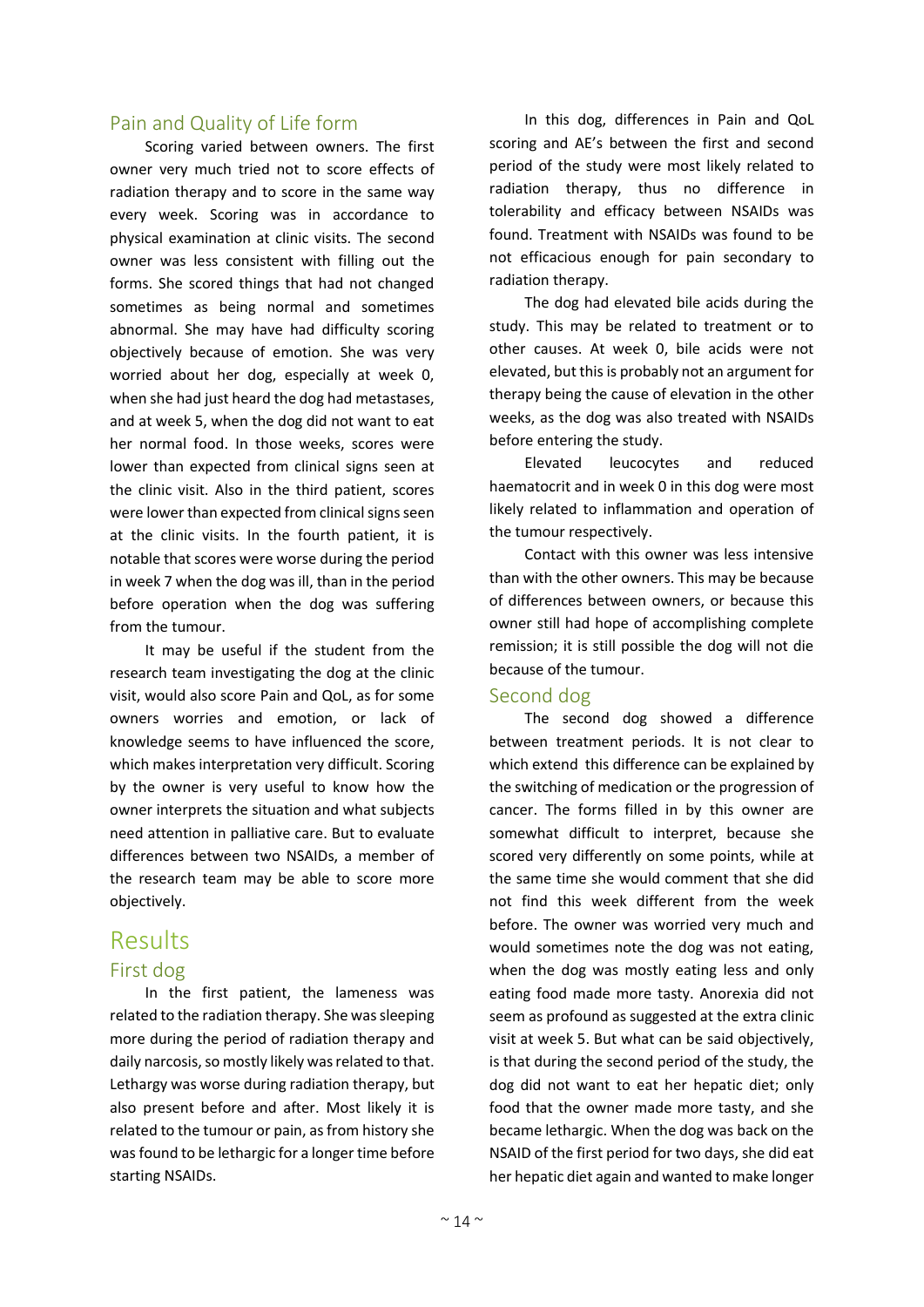walks. So the second NSAID may have induced anorexia and lethargy, which the first NSAID did not. Palatability was better for the NSAID used in the first period of the study for this dog.

It is unlikely that coughing with mucus and blood can be caused by the second NSAID, so most likely the increase of coughing in the second period of the study is related to progression of cancer. Vomiting and nausea may be related to the NSAID, but it may also be that the dog was vomiting because of a fit of coughing, which may have happened in week 6, or overeating, which may have happened in week 5.

Reymond et all (2012) found that dogs (3 of 188) that showed serious hepatic adverse effects, had preliminary elevated liver values or biopsy findings of pre-existing liver disease, both in the group receiving robenacoxib as the group receiving carprofen. (7) The second dog did also have pre-existing liver disease. Unfortunately we do not have blood analysis results from this dog at week 6 and at the day of euthanasia, to see if there was an effect of the second NSAID, or the switching back to the first NSAID, on the liver values or other blood analysis results. Increase of liver values in this dog may be exacerbation of pre-existing liver disease by treatment with NSAIDs.

Haematocrit was reduced in this dog. This is likely to be due to other causes than therapy, as values improved in the course of the study.

Part of the differences in this dog between the two periods can be explained by progression of the tumour. Because of early euthanasia, lack of blood analysis in the second period and inconsistencies in the forms filled in by the owner it is difficult to judge which part should be interpreted as caused by the NSAID used. It is likely for this dog there is a difference in efficacy and tolerability between the two NSAIDs. This may be an idiosyncratic reaction of the dog to the NSAID secondly used.

For this owner, having attention and care for her and her dog was the most valuable part of the study. She was very thankful she was able contact somebody at any moment to talk to and discuss her worries. She needed confirmation she

had done everything she could and made the right decisions. From this case, the importance of palliative care in terminal patients can be seen.

#### Third dog

In the third patient, the AE of itching may have been itching, or pain interpreted as itching by the owner. It was not related to the NSAID, but to the tumour/ inflamed wound. Lethargy and loss of appetite may be related to progression of the tumour, pain or treatment with NSAIDs. Because scores were already decreased in this dog when starting with NSAIDs and disease progression was very fast, most likely AE were related to the tumour. Straining on faeces may be related to treatment or other causes.

The dog had elevated bile acids and bilirubin. This is likely to be related to other cause than treatment, as values were already elevated before start of NSAIDs and improved during treatment.

Reduced potassium at week 0 and elevated sodium in this dog may be related to stress and/or pain (2), or to other causes. Also the nonhealing of the wound may be caused by stress and/or pain (2), or the tumour, or other causes.

For this dog tolerability of the NSAID was good, as AE's were most likely caused by progression of cancer or were mild. Treatment with the NSAID did not succeed in improving scores for Pain and QoL. Scores were related to pain from the non-healing wound and progression of cancer. Treatment with the NSAID was not efficacious enough in this dog, as the dog was still suffering from the wound and tumour. It is questionable if other therapy could have been more effective, as the wound and tumour could not be removed. The dog did not survive long enough to see if preventing licking and treatment with antibiotics would reduce pain and improve scores.

The owner of this dog scored lower than expected from clinical signs seen during clinic visits. Scoring by the research team may have given a more objective impression of AEs, pain and QoL in this dog. But scoring by the owner does show that situation was untenable for her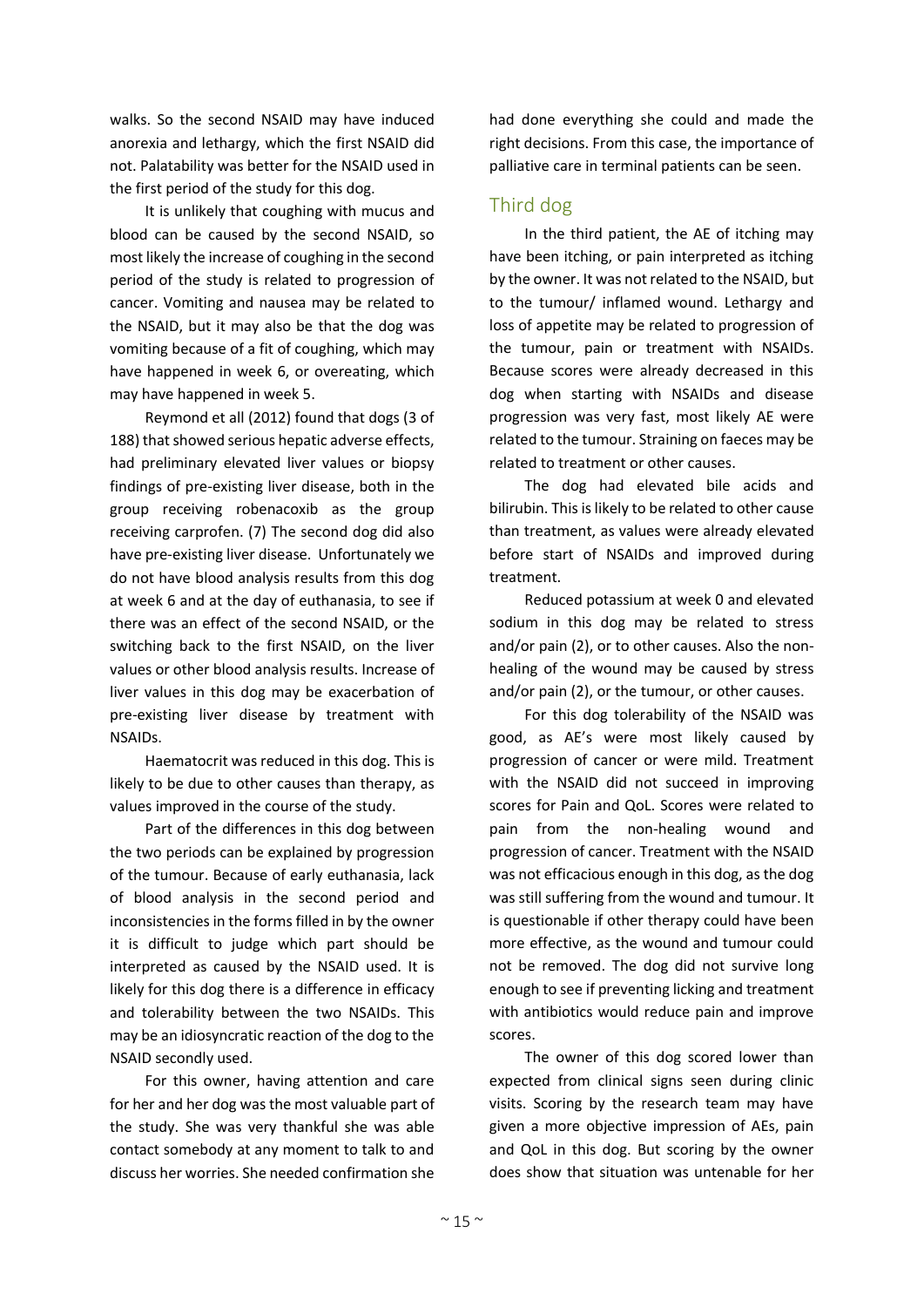like this. On the other hand, situation was severe for this dog, as in week 3 she was dyspnoeic and cyanotic. So perhaps this dog did not show much she was in pain and we might have underestimated pain in scoring.

For this owner, also palliative care was very important, as she was very worried about her dog and much appreciated the contact and clinic visits.

#### Fourth dog

In the fourth patient, all AE can be contributed to the tumour, as this was causing him to have difficulty eating and to lose some blood and saliva from his mouth. Straining on faeces may be related to treatment or to other causes.

The first period of reduced appetite was most likely related to the tumour, as the dog did eat in the evening when hungry enough and got back his appetite after operation.

The improvement of clinical signs just before operation (reduction of hypersalivation and improvement of appetite and activity) was at the same moment at switching of NSAIDs, but is most likely caused by start of antibiotics at the same time.

Elevated leucocytes in the first four weeks of the study are likely to be related to inflammation of the tumour and not to therapy with NSAIDs. The tumour showed progressive inflammation during the clinic visits; leucocyte counting shows resemblance with worsening of inflammation. At week 6, when the tumour was removed and the dog received antibiotics, leucocytes had turn back to normal.

At week 6, the dog had elevated ALT and ALP, and bile acids just outside reference values. At week 7, ALT had returned back to normal, ALP had improved and bile acids did not change. In the study of Gruet et all (2011), dogs undergoing orthopaedic surgery treated with robenacoxib or meloxicam had increased ALP 1 and 24 hours after extubation and 12 days after operation, but ALT was not increased, but decreased at 12 days for the robenacoxib group. The article does not mention values of blood analysis and they don't discuss possible causes. (12) In our dog, elevation

of ALT and ALP may be related to different causes, possibly part of it to orthopaedic surgery. Elevation of liver values may be related to treatment with NSAIDs, but as elevation was transient and values improved while still on NSAIDs, it is more likely due to other causes.

The fever and second period of loss of appetite may be related to treatment but were most likely related to other cause. Fever resolved quickly and appetite improved with time, while still on NSAIDs.

Contact with this owner was intensive in discussing possible treatments for his dog and considering what would be the best possible option. The owner was happy being able to talk about his dog or about all kinds of other things.

# Conclusion

More patients are needed to find if there is a significant difference for AE's, Pain and QoL between robenacoxib and carprofen. More publicity for the pain study may help in recruitment of patients.

Owners did not find it difficult to fill out the forms, but scoring was influenced, most likely because worries and emotions or lack of knowledge. A more objective scoring may be obtained by filling out forms together with the owner, or additional scoring by a member of the research team.

The patients participating in the pain study until now, had more variables because of concomitant treatment or disease which could be related to AE's or changes in scoring of Pain and QoL. This makes it difficult to judge if there is a difference between NSAIDs. Tolerability and efficacy were good for most patients. In the four patients participating until now, most likely AE's and changes in scoring of Pain and QoL are related to other causes than therapy, except for one dog, who showed a difference between first and second period, which may have been an idiosyncratic reaction to the NSAID used. No severe AEs like melena; although we did not test for occult blood in faeces; or hematemesis were found, except for one occasion, where the small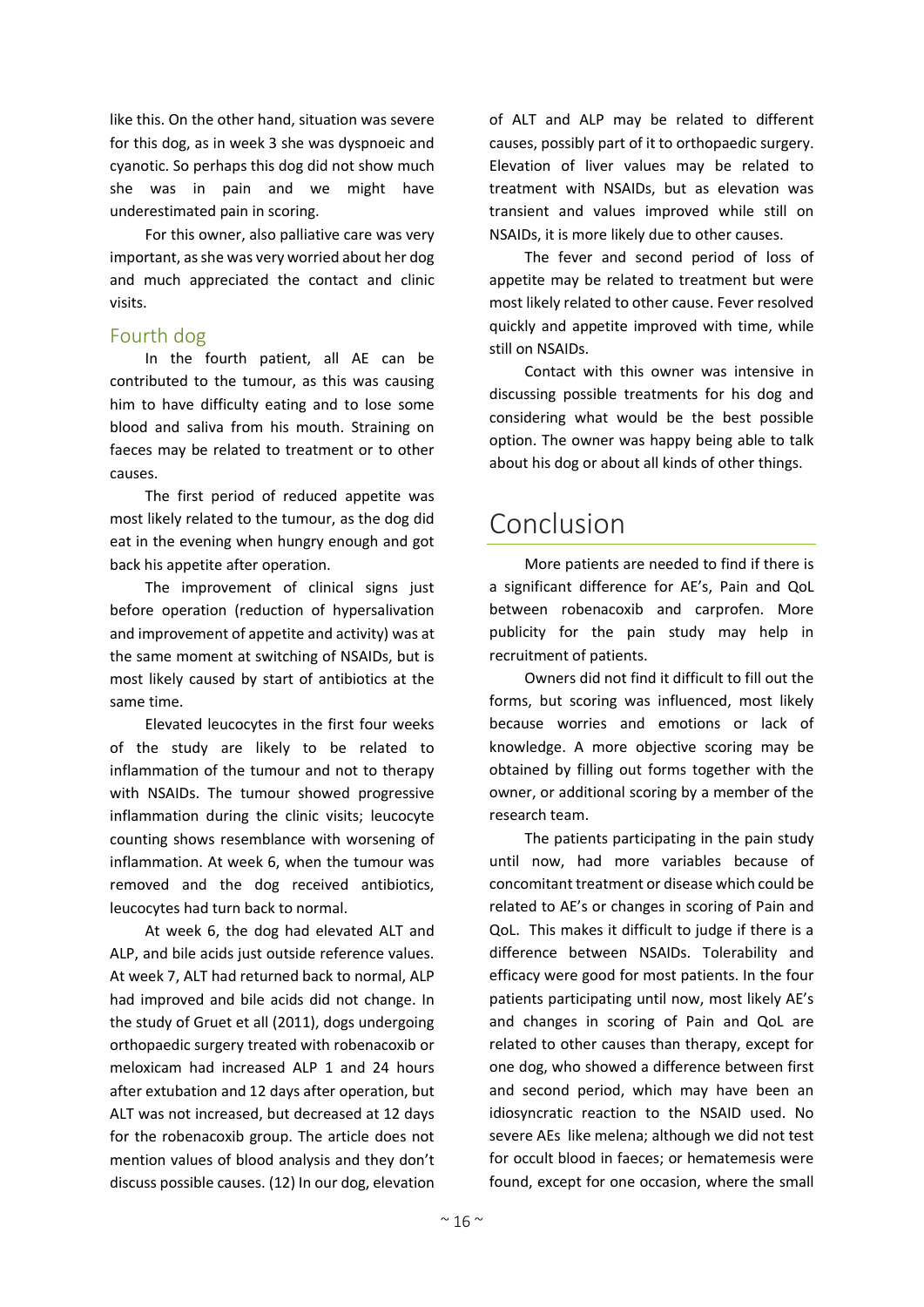part of blood in the vomitus was most likely originating from the trachea. AEs that may have been related to treatment were mild. Changes in blood values were mild or most likely related to other causes.

Palliative care was found to be very important for most of the owners. As a veterinary practitioner, time to talk with owners will be much more sparse then when being a veterinary student doing a research project. Most owners in this study were found to have a need to talk about changes in their dog and about how to make the last part of the life of their dog as pleasant, or at least acceptable, as possible. Also the patient has a need that pain is assessed and relieved and quality of life is optimised when possible. Thus when dealing with terminal patients, it is important to try to meet this needs of the owner and patient as much as possible.

## References

1. Lester P, Gaynor JS. Management of cancer pain. Vet Clin North Am Small Anim Pract. 2000 Jul;30(4):951,66, ix.

2. Gaynor JS. Control of cancer pain in veterinary patients. Vet Clin North Am Small Anim Pract. 2008 Nov;38(6):1429,48, viii.

3. Mathews KA. Nonsteroidal antiinflammatory analgesics in pain management in dogs and cats. Can Vet J. 1996 Sep;37(9):539-45.

4. King JN, Dawson J, Esser RE, Fujimoto R, Kimble EF, Maniara W, et al. Preclinical pharmacology of robenacoxib: A novel selective inhibitor of cyclooxygenase-2. J Vet Pharmacol Ther. 2009 Feb;32(1):1-17.

5. Schmid VB, Spreng DE, Seewald W, Jung M, Lees P, King JN. Analgesic and antiinflammatory actions of robenacoxib in acute joint inflammation in dog. J Vet Pharmacol Ther. 2010 Apr;33(2):118-31.

6. Monteiro-Steagall BP, Steagall PV, Lascelles BD. Systematic review of nonsteroidal anti-inflammatory drug-induced adverse effects in dogs. J Vet Intern Med. 2013 Sep;27(5):1011-9.

7. Reymond N, Speranza C, Gruet P, Seewald W, King JN. Robenacoxib vs. carprofen for the treatment of canine osteoarthritis; a randomized, noninferiority clinical trial. J Vet Pharmacol Ther. 2012 Apr;35(2):175-83.

8. Luna SP, Basilio AC, Steagall PV, Machado LP, Moutinho FQ, Takahira RK, et al. Evaluation of adverse effects of long-term oral administration of carprofen, etodolac, flunixin meglumine, ketoprofen, and meloxicam in dogs. Am J Vet Res. 2007 Mar;68(3):258-64.

9. King JN, Rudaz C, Borer L, Jung M, Seewald W, Lees P. In vitro and ex vivo inhibition of canine cyclooxygenase isoforms by robenacoxib: A comparative study. Res Vet Sci. 2010 Jun;88(3):497-506.

10. King JN, Arnaud JP, Goldenthal EI, Gruet P, Jung M, Seewald W, et al. Robenacoxib in the dog: Target species safety in relation to extent and duration of inhibition of COX-1 and COX-2. J Vet Pharmacol Ther. 2011 Jun;34(3):298-311.

11. Edamura K, King JN, Seewald W, Sakakibara N, Okumura M. Comparison of oral robenacoxib and carprofen for the treatment of osteoarthritis in dogs: A randomized clinical trial. J Vet Med Sci. 2012 Sep;74(9):1121-31.

12. Gruet P, Seewald W, King JN. Evaluation of subcutaneous and oral administration of robenacoxib and meloxicam for the treatment of acute pain and inflammation associated with orthopedic surgery in dogs. Am J Vet Res. 2011 Feb;72(2):184-93.

13. Veterinary cooperative oncology group common terminology criteria for adverse events (VCOG-CTCAE) following chemotherapy or biological antineoplastic therapy in dogs and cats v1.1. Vet Comp Oncol. 2011 Jul 20.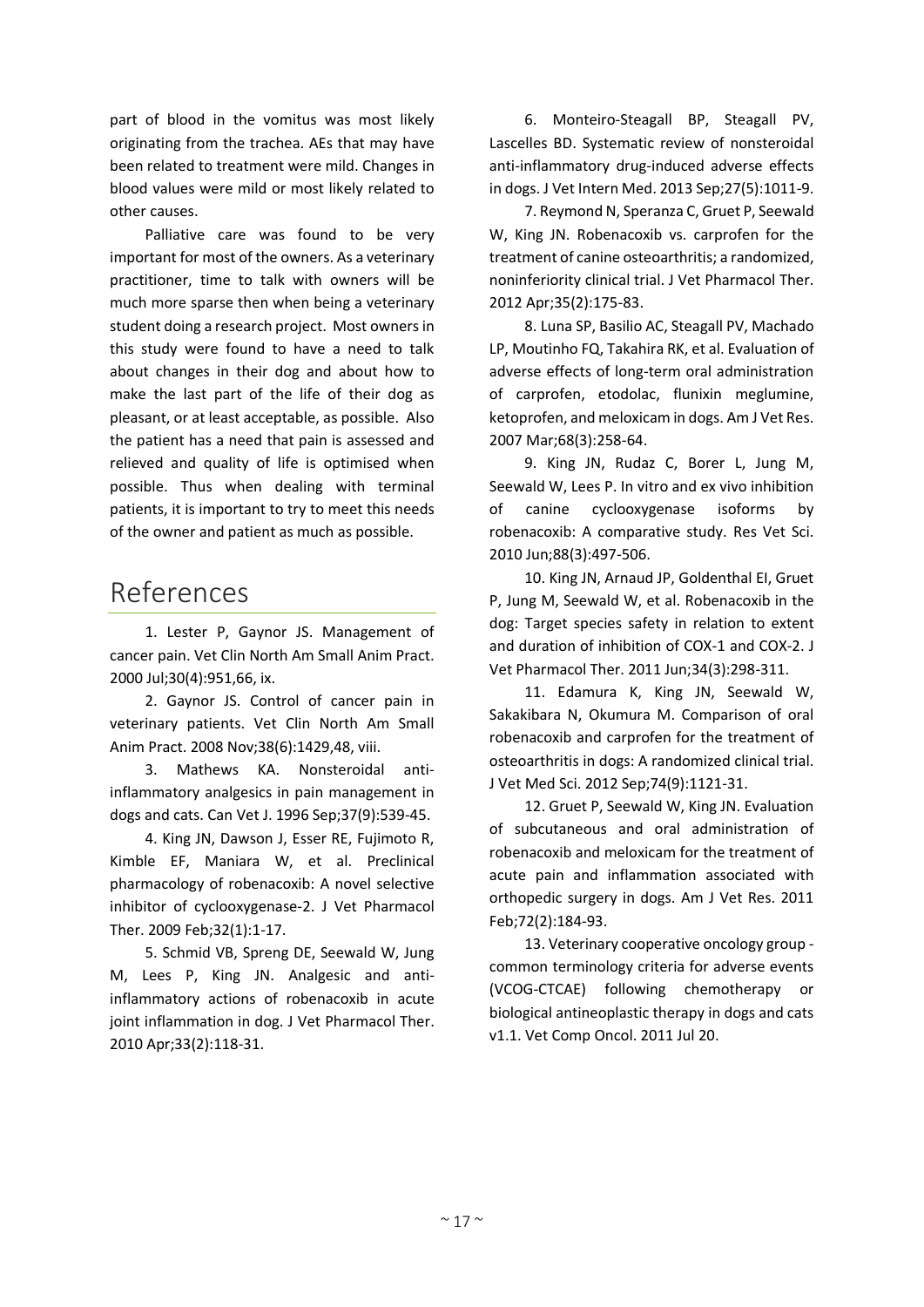# Bijlage: Uitleg en aanbevelingen voor nieuwe student

## Formulieren

Er zijn nog voorlopig voldoende setjes formulieren voor nieuwe patiënten, maar het is wel goed om even kritisch te kijken of er aanpassingen nodig zijn. In de brieven aan de eigenaar en dierenarts mag je eigen contactinformatie in plaats van de mijne en Prof. Dr. Kirpensteijn mag eruit. Doe ook je contactinformatie in de mapjes voor nieuwe patiënten, zodat een dierenarts je kan bellen als ze een nieuwe patiënt hebben.

Het eerste setje in de map heeft geen dagelijks formulier bijwerkingen, het eerste setje vul je namelijk bij de intake in samen met de eigenaar. Het dagelijkse formulier is eigenlijk puur voor de eigenaar om gedurende de week de bijwerkingen te noteren en onthouden, dit wordt niet gescoord. Sommige eigenaren vonden het lastig dat dit formulier van ma-zo loopt terwijl bijvoorbeeld woensdag hun begindag is, misschien is hier iets op te verzinnen?

De andere formulieren hebben de eigenaren steeds zelf ingevuld voorafgaand aan de controleafspraak. Dit ging op zich goed, maar voor sommige eigenaren was het erg moeilijk om objectief te oordelen en vulden ze iets dat niet veranderd was in verschillende weken op verschillende manieren in. Sommige eigenaren scoren bij een relatief kleine negatieve verandering gelijk heel hoog. Ik denk dat de scores die eigenaren geven nuttig zijn, maar je kan eens kijken of het toegevoegde waarde heeft zelf ook te scoren, ofwel samen met de eigenaar in te vullen zodat je meer door kan vragen. Bij het formulier bijwerkingen, de laatste vraag over gedragsveranderingen, hebben de meeste eigenaren dit gebruikt om alle bijwerkingen te noemen die niet ergens anders voorkwamen, dit schreven ze ernaast. Er is wel een ruimte voor niet genoemde bijwerkingen, maar zonder score van ernst. Eventueel kan je kijken naar een score daarbij zetten of anders formuleren, om gedragsveranderingen – andere bijwerkingen meer uit te splitsen.

## Werving nieuwe patiënten

Kijk naar mogelijkheden voor meer bekendheid van het onderzoek. Langsgaan bij buurtpraktijken, informatie geven aan orthopedisch chirurgen. Poli's bijwonen naarmate er mogelijke patiënten komen, dit is vooral chirurgische oncologie op woensdag, maar houdt ook andere poli's / OK in de gaten op Vetware. Nieuwe patiënten moeten in principe voldoen aan de in- en exclusie criteria genoemd in 'Agreement Clinical Study' in Dropbox, maar in overleg worden sommige afwijkingen wel toegestaan.

De volgende patiënt wordt nummer 6; nummer 4 heeft na de intake besloten niet mee te doen, had wel al medicatie, dit is teruggestuurd en vernietigd. Er is dus eigenlijk geen nummer 4, maar ik denk dat je verder kan gaan met 6 en 4 open kan laten, omdat die bij de apotheek wel uitgegeven is.

## Uitleg eigenaar

In principe doet de student de uitleg aan een mogelijk geïnteresseerde eigenaar. Goed voorbereiden dus, want er kan op elk moment een patiënt op de poli zijn of die je kan bellen die graag informatie wil. Waarom doen we dit onderzoek, wat willen we bereiken, wat houdt het in voor de eigenaar en wat heeft de hond eraan. Mij viel op dat een gemotiveerde eigenaar het geen probleem vind elke twee weken een afstand te rijden voor controle. Je kan een infobrief meegeven als ze erover na willen denken en nabellen.

### Intake

Bij de intake tekent de eigenaar een akkoordverklaring. Het laatste stukje daarvan moest ik meestal even uitleggen. Het onderzoek is gratis, de kliniek (of eigenlijk Novartis…) betaalt voor de onderzoeken, echter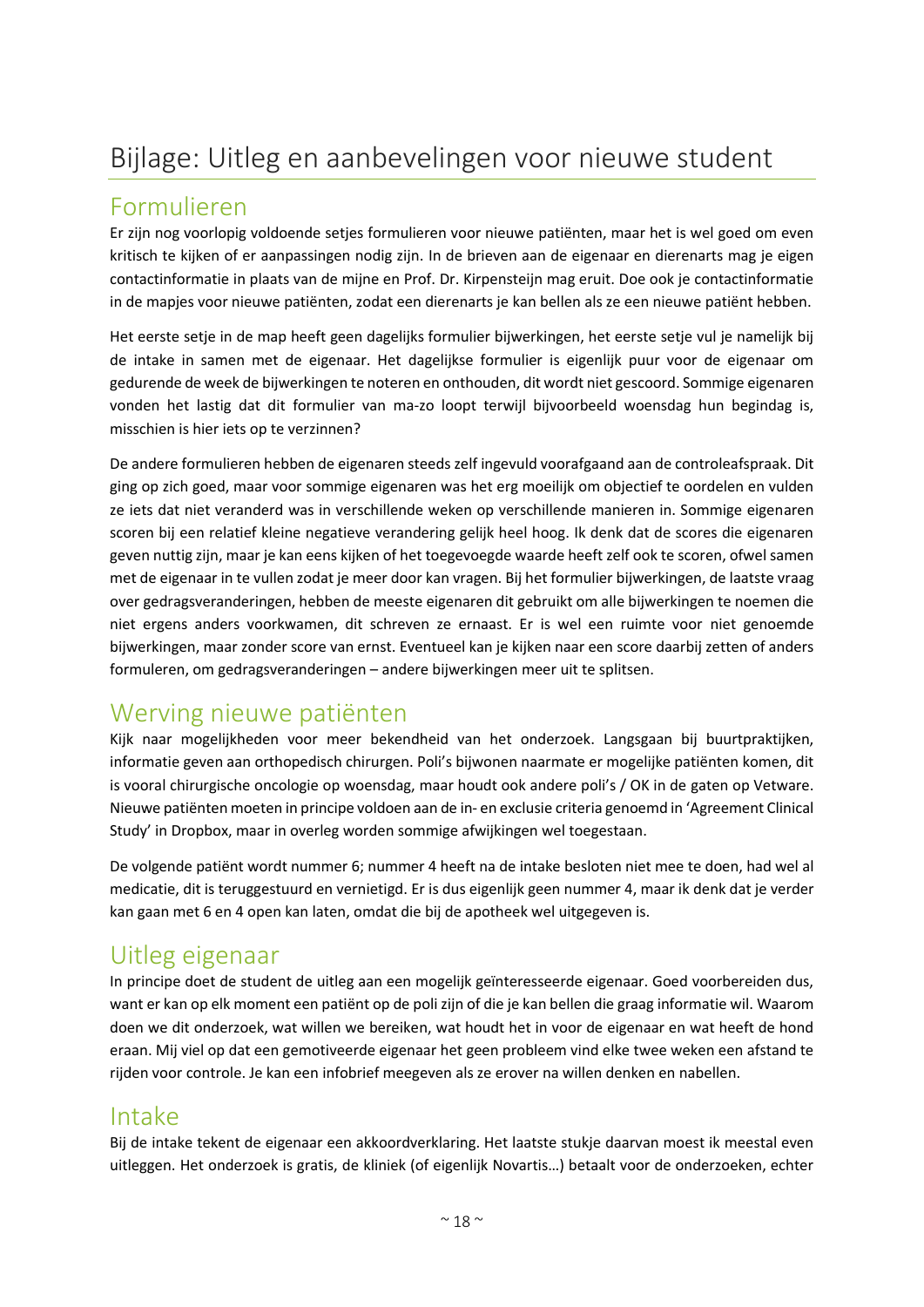als de eigenaar uit zichzelf besluit niet meer mee te willen doen, kan hij alsnog een rekening krijgen van de gemaakte kosten. Dit gaat natuurlijk op wanneer de eigenaar zelf dit besluit neemt, niet als vanwege klinische verschijnselen van de hond besloten moet worden dat deze de medicijnen niet meer kan krijgen of het onderzoek gestopt moet worden.

Bij het eerste bezoek wordt anamnese afgenomen (formulier Chirurgie Diktes), lichamelijk onderzoek gedaan en de tumor onderzocht (voor zover nog niet gedaan DNAB, beeldvorming). Meestal is dit gedaan door studenten van de poli, omdat bij binnenkomst nog niet bekend is dat de patiënt aan het onderzoek gaat deelnemen. Als de eigenaar na het eerste bezoek een nieuwe afspraak maakt voor de intake, kan kort de anamnese en lichamelijk onderzoek herhaald worden, afhankelijk van hoeveel tijd er tussen zit. Altijd het oude formulier Chirurgie Diktes aanvullen bij elke controle, bovenaan kan je hokje 'controle' aanvinken. Bij de intake vul je het eerste setje formulieren met de eigenaar samen in. In principe vragen en antwoorden geheel voorlezen en vragen of er onduidelijkheden zijn. De volgorde van de intake kan je het beste af laten hangen of je alleen bent of met een groep studenten en wanneer de dierenarts tijd heeft, ik vond het vaak handig met formulieren af te sluiten, als je weer alleen bent met de eigenaar.

Als de tumor uitwendig zichtbaar is, hier een foto van maken en toevoegen aan dossier en elke controleafspraak herhalen. Zo is groei duidelijker te zien. En/of zo mogelijk opmeten.

Aan het eind van de intake krijgt de eigenaar een mapje mee met de informatiebrief aan de eigenaar en in ieder geval twee nieuwe pakketten formulieren. Handig is om per pakketje nietje erdoor te doen of dergelijke en erop te schrijven voor welke week het is. Ik liet het samen ingevulde pakket ook in de map, zodat ze nog kunnen kijken wat ze de eerste keer ingevuld hebben. De akkoordverklaring blijft in een mapje in de kliniek, samen met stickers en checklist van bloedonderzoek. Handig is om gelijk een controleafspraak over 2 weken te plannen.

### Bloedonderzoek

Bij intake en elke controle wordt bloedonderzoek gedaan, je kan hiervoor hulp vragen aan dierverzorger (polikamer 14 of bellen). Aanvraag UVDL invullen:

- HT, leuko's, diff (EDTA)
- Trombo's (EDTA)
- Ureum + Creat
- Natrium + Kalium
- Calcium + Fosfaat
- AF + ALAT + Galzuren
- **Bilirubine**
- Totaal eiwit
- Cholesterol
- Triglyceriden

Dierenarts invullen en aanvraag versturen, buisjes in buizenpost met sticker. Ik had meestal 2ml buis EDTA en 4 ml heparine, dus 6 ml bloed nodig. TE hebben we uit heparine gedaan. Goed nakijken of alle vakjes aangevinkt zijn, wij blijken er af en toe één gemist te hebben. In principe moet de hond nuchter zijn voor bloedonderzoek, want eten heeft invloed op bepaalde waardes, dit dus goed communiceren naar de eigenaar.